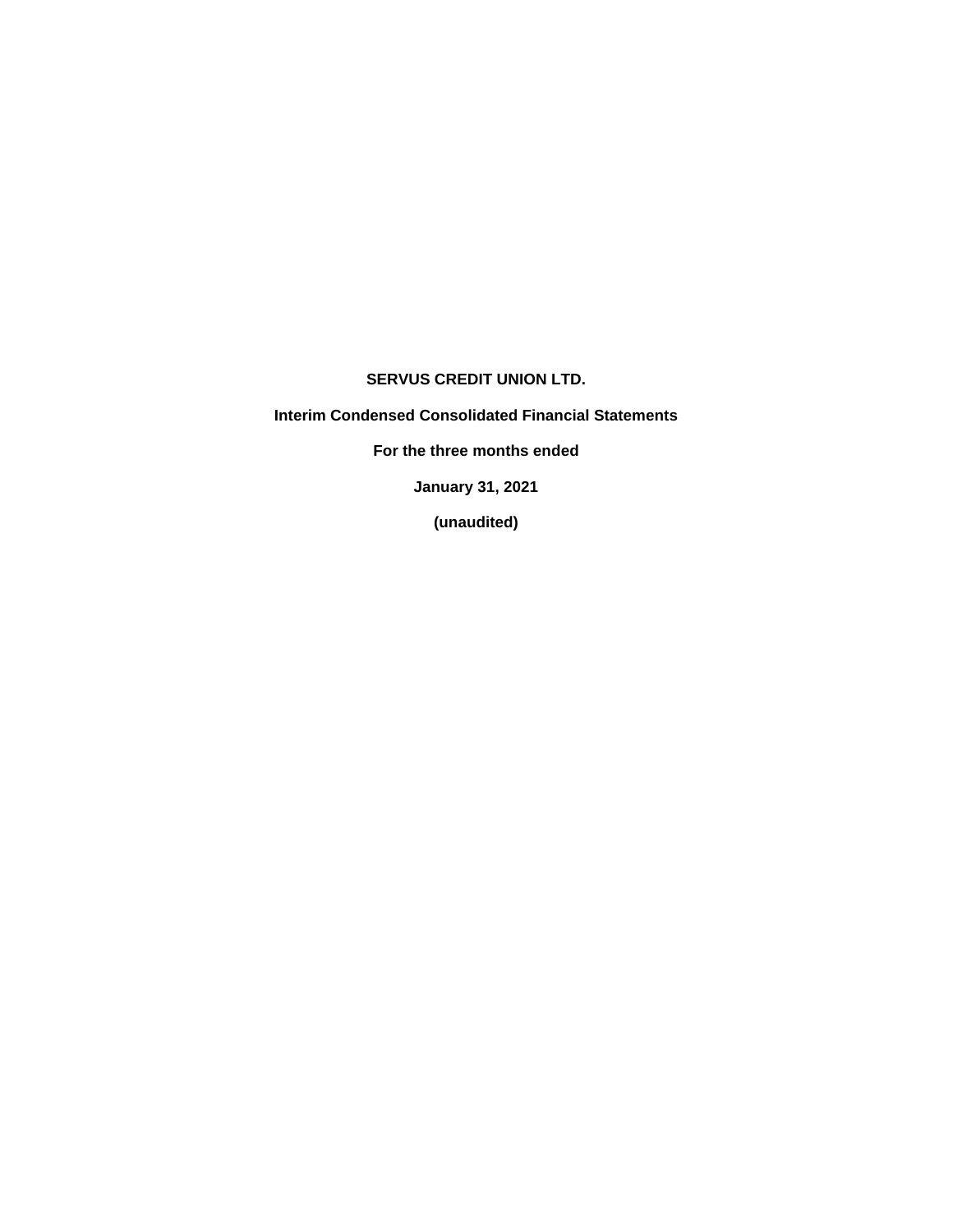## **SERVUS CREDIT UNION LTD. Interim Condensed Consolidated Financial Statements** (unaudited)

| Notes to the Interim Condensed Consolidated Financial Statements |  |  |  |  |  |  |  |  |
|------------------------------------------------------------------|--|--|--|--|--|--|--|--|
|                                                                  |  |  |  |  |  |  |  |  |
|                                                                  |  |  |  |  |  |  |  |  |
|                                                                  |  |  |  |  |  |  |  |  |
|                                                                  |  |  |  |  |  |  |  |  |
|                                                                  |  |  |  |  |  |  |  |  |
|                                                                  |  |  |  |  |  |  |  |  |
|                                                                  |  |  |  |  |  |  |  |  |
|                                                                  |  |  |  |  |  |  |  |  |
|                                                                  |  |  |  |  |  |  |  |  |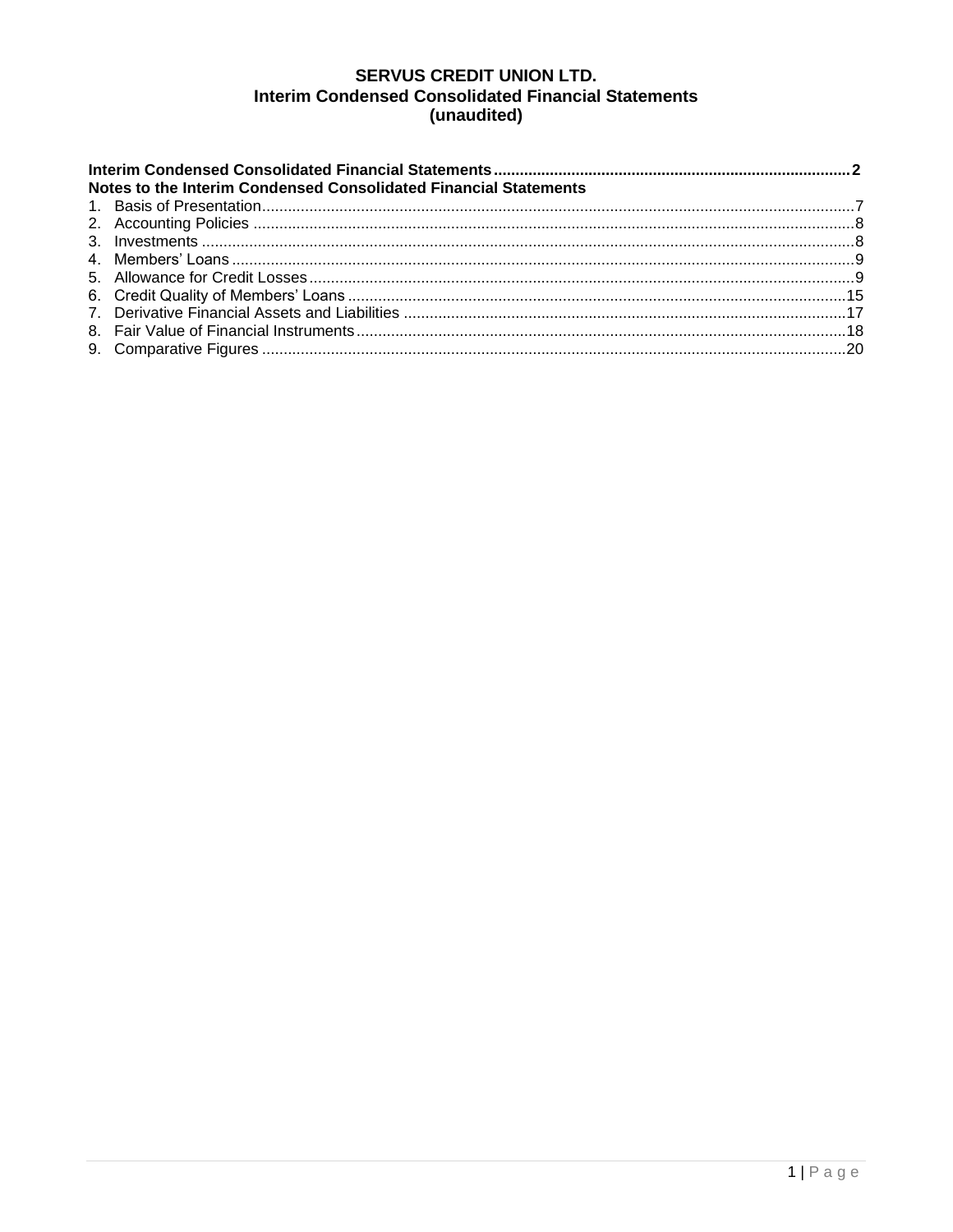## **SERVUS CREDIT UNION LTD. Interim Condensed Consolidated Statement of Financial Position (Canadian \$ thousands) (unaudited)**

|                                                                                                                                                                                                                                                                                                                                                                                 | <b>Notes</b>   | January 31<br>2021                                                                                                        | October 31<br>2020                                                                                                      |
|---------------------------------------------------------------------------------------------------------------------------------------------------------------------------------------------------------------------------------------------------------------------------------------------------------------------------------------------------------------------------------|----------------|---------------------------------------------------------------------------------------------------------------------------|-------------------------------------------------------------------------------------------------------------------------|
| <b>Assets</b>                                                                                                                                                                                                                                                                                                                                                                   |                |                                                                                                                           |                                                                                                                         |
| Cash and cash equivalents                                                                                                                                                                                                                                                                                                                                                       |                | \$<br>299,483                                                                                                             | \$<br>188,954                                                                                                           |
| Investments                                                                                                                                                                                                                                                                                                                                                                     | 3              | 1,557,904                                                                                                                 | 1,627,385                                                                                                               |
| Members' loans                                                                                                                                                                                                                                                                                                                                                                  | $\overline{4}$ | 14,880,195                                                                                                                | 14,845,263                                                                                                              |
| Assets held for sale                                                                                                                                                                                                                                                                                                                                                            |                | 3,446                                                                                                                     | 6,671                                                                                                                   |
| Other assets                                                                                                                                                                                                                                                                                                                                                                    |                | 33,176                                                                                                                    | 30,405                                                                                                                  |
| Property and equipment                                                                                                                                                                                                                                                                                                                                                          |                | 135,990                                                                                                                   | 137,342                                                                                                                 |
| Leased assets                                                                                                                                                                                                                                                                                                                                                                   |                | 54,605                                                                                                                    | 53,487                                                                                                                  |
| Investment property                                                                                                                                                                                                                                                                                                                                                             |                | 6,078                                                                                                                     | 6,120                                                                                                                   |
| Derivative financial assets                                                                                                                                                                                                                                                                                                                                                     | $\overline{7}$ | 8,890                                                                                                                     | 13,030                                                                                                                  |
| Investment in associate                                                                                                                                                                                                                                                                                                                                                         |                | 196,274                                                                                                                   | 197,851                                                                                                                 |
| Intangible assets                                                                                                                                                                                                                                                                                                                                                               |                | 60,135                                                                                                                    | 61,786                                                                                                                  |
| <b>Total assets</b>                                                                                                                                                                                                                                                                                                                                                             |                | 17,236,176                                                                                                                | 17,168,294                                                                                                              |
| <b>Liabilities</b><br>Borrowings<br>Securitization liabilities<br>Members' deposits<br>Trade payables and other liabilities<br>Lease liabilities<br>Income taxes payable<br>Allowance for off balance sheet credit instruments<br>Derivative financial liabilities<br>Investment shares<br>Defined benefit plans<br>Deferred income tax liabilities<br><b>Total liabilities</b> | 4,5<br>7       | 200,000<br>1,053,106<br>14,058,469<br>165,300<br>59,534<br>2,178<br>8,848<br>6,819<br>446<br>8,104<br>7,953<br>15,570,757 | 200,000<br>1,148,433<br>13,856,560<br>222,113<br>58,124<br>830<br>7,562<br>4,673<br>434<br>8,126<br>8,238<br>15,515,093 |
|                                                                                                                                                                                                                                                                                                                                                                                 |                |                                                                                                                           |                                                                                                                         |
| <b>Equity</b>                                                                                                                                                                                                                                                                                                                                                                   |                |                                                                                                                           |                                                                                                                         |
| Share capital                                                                                                                                                                                                                                                                                                                                                                   |                | 675,479                                                                                                                   | 686,549                                                                                                                 |
| Retained earnings                                                                                                                                                                                                                                                                                                                                                               |                | 978,523                                                                                                                   | 954,279                                                                                                                 |
| Accumulated other comprehensive income                                                                                                                                                                                                                                                                                                                                          |                | 11,417                                                                                                                    | 12,373                                                                                                                  |
| <b>Total equity</b>                                                                                                                                                                                                                                                                                                                                                             |                | 1,665,419                                                                                                                 | 1,653,201                                                                                                               |
| <b>Total liabilities and equity</b>                                                                                                                                                                                                                                                                                                                                             |                | \$<br>17,236,176                                                                                                          | \$<br>17, 168, 294                                                                                                      |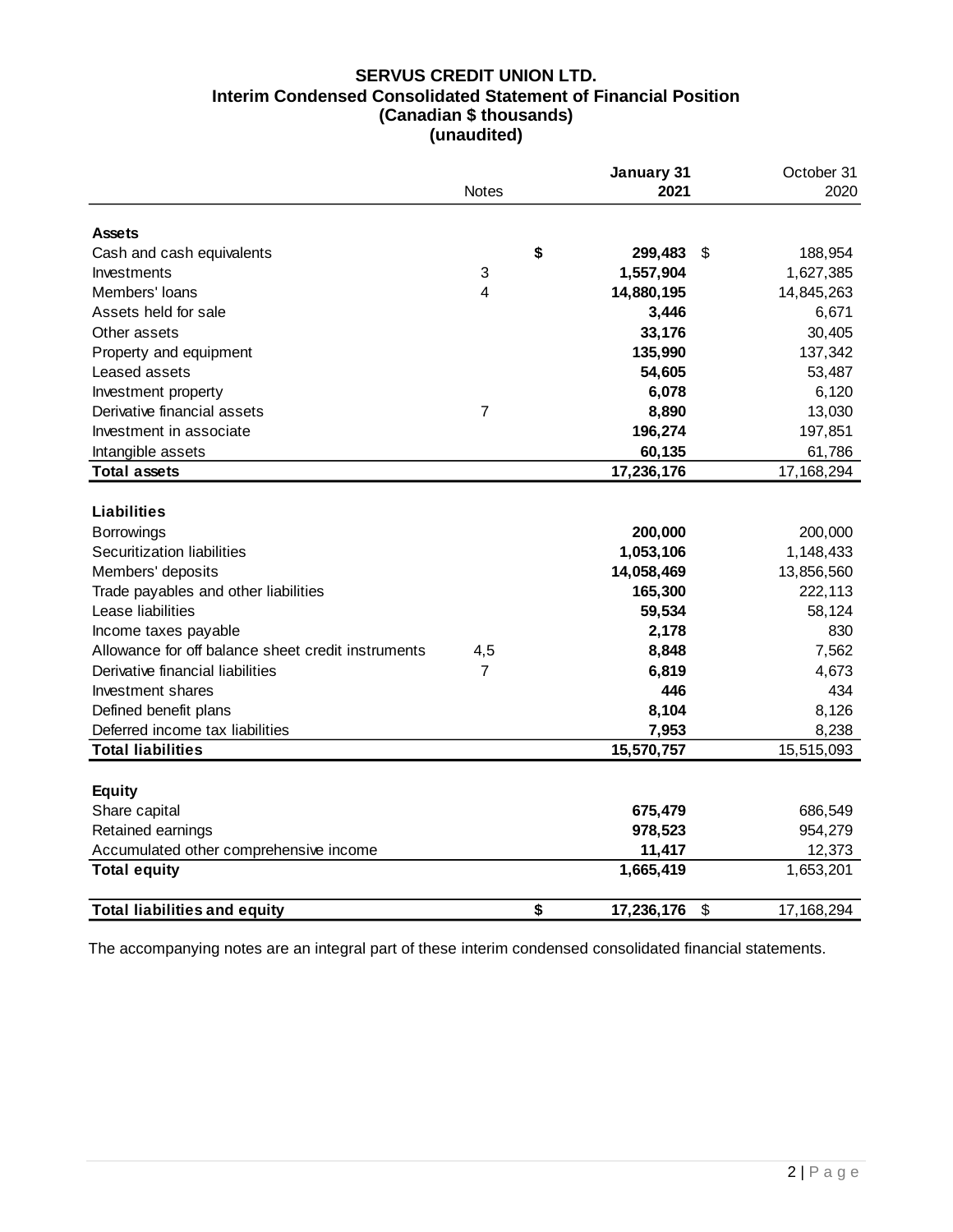## **SERVUS CREDIT UNION LTD. Interim Condensed Consolidated Statement of Income (Canadian \$ thousands) (unaudited)**

|                                            |              | Three months | Three months                      |
|--------------------------------------------|--------------|--------------|-----------------------------------|
|                                            |              | ended        | ended                             |
|                                            |              | January 31   | January 31                        |
|                                            | <b>Notes</b> | 2021         | 2020                              |
| Interest income                            |              |              |                                   |
| Members' loans                             | \$           | 132,380      | \$<br>150,240                     |
| Investments                                |              | 1,813        | 5,262                             |
| <b>Total interest income</b>               |              | 134,193      | 155,502                           |
| Interest expense                           |              |              |                                   |
| Members' deposits                          |              | 26,539       | 46,922                            |
| Other interest expense                     |              | 8,006        | 7,656                             |
| <b>Total interest expense</b>              |              | 34,545       | 54,578                            |
| Net interest income                        |              | 99,648       | 100,924                           |
| Other income                               |              | 30,995       | 30,653                            |
| Share of (losses) profits from associate   |              | (335)        | 1,296                             |
| Net interest income and other income       |              | 130,308      | 132,873                           |
| Provision for credit losses                | 5            | 4,316        | 6,699                             |
| Net interest income and other income after |              |              |                                   |
| provision for credit losses                |              | 125,992      | 126,174                           |
| <b>Operating expenses</b>                  |              |              |                                   |
| Personnel                                  |              | 50,429       | 50,734                            |
| General                                    |              | 19,937       | 19,603                            |
| Occupancy                                  |              | 3,984        | 4,184                             |
| Member security                            |              | 2,419        | 2,336                             |
| Depreciation                               |              | 4,440        | 4,455                             |
| Organization                               |              | 1,455        | 1,455                             |
| Impairment of assets                       |              | 328          | 390                               |
| Amortization                               |              | 3,091        | 2,777                             |
| <b>Total operating expenses</b>            |              | 86,083       | 85,934                            |
| Income before patronage allocation         |              |              |                                   |
|                                            |              |              |                                   |
| to members and income taxes                |              | 39,909       | 40,240                            |
| Patronage allocation to members            |              | 8,418        | 8,340                             |
| Income before income taxes                 |              | 31,491       | 31,900                            |
| Income taxes                               |              | 7,247        | 8,028                             |
| Net income                                 | \$           | 24,244       | $\overline{\mathbf{s}}$<br>23,872 |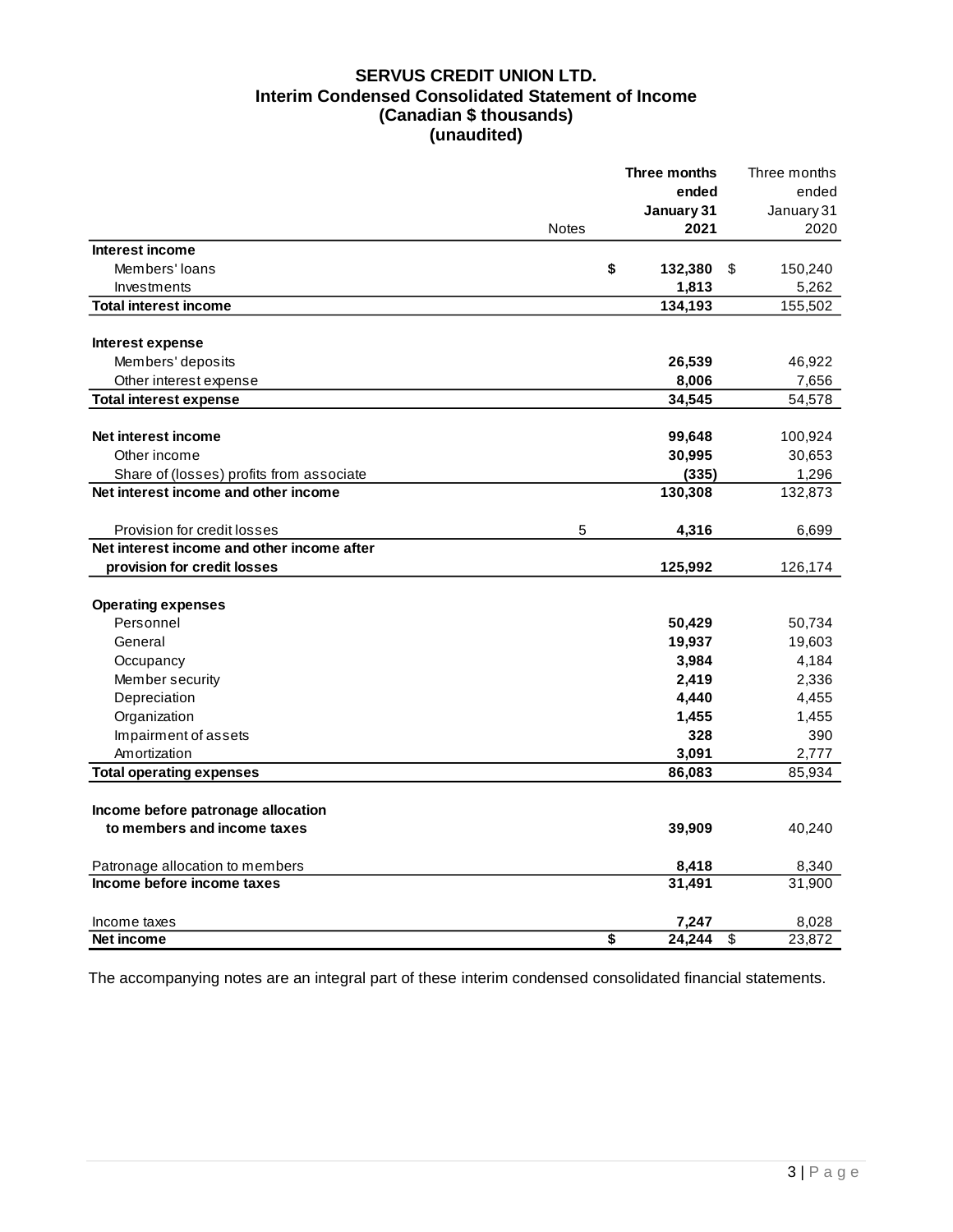### **SERVUS CREDIT UNION LTD. Interim Condensed Consolidated Statement of Comprehensive Income (Canadian \$ thousands) (unaudited)**

|                                                                                  | Three months     | Three months |
|----------------------------------------------------------------------------------|------------------|--------------|
|                                                                                  | ended            | ended        |
|                                                                                  | January 31       | January 31   |
|                                                                                  | 2021             | 2020         |
| Net income                                                                       | \$<br>24,244     | \$<br>23,872 |
| Other comprehensive income for the year, net of tax:                             |                  |              |
| Items that will not be reclassified to profit or loss:                           |                  |              |
| Share of other comprehensive (loss) income from associate                        |                  |              |
| Actuarial loss on defined benefit pension plans <sup>(1)</sup>                   | (134)            | (278)        |
| Change in unrealized (loss) gain on equity securities at fair value through      |                  |              |
| other comprehensive income securities <sup>(2)</sup>                             | (169)            | 31           |
| Items that may be reclassified subsequently to profit or loss:                   |                  |              |
| Share of other comprehensive (loss) income from associate                        |                  |              |
| Change in unrealized loss on debt securities at fair value through               |                  |              |
| other comprehensive income securities (3)                                        | (692)            | (290)        |
| Reclassification adjustments for realized gain on debt securities <sup>(4)</sup> | 39               | 16           |
| Total other comprehensive loss                                                   | \$<br>$(956)$ \$ | (521)        |
| <b>Total comprehensive income</b>                                                | \$<br>23,288     | \$<br>23,351 |

*(1) Net of income tax (recovery) for the three months ended January 31, 2021 of \$(40) (2020 - \$(83))*

*(2) Net of income tax (recovery) expense for the three months ended January 31, 2021 of \$(51) (2020 - \$9)*

*(3) Net of income tax (recovery) for the three months ended January 31, 2021 of \$(207) (2020 - \$(87))*

*(4) Net of income tax expense for the three months ended January 31, 2021 of \$12 (2020 - \$5)*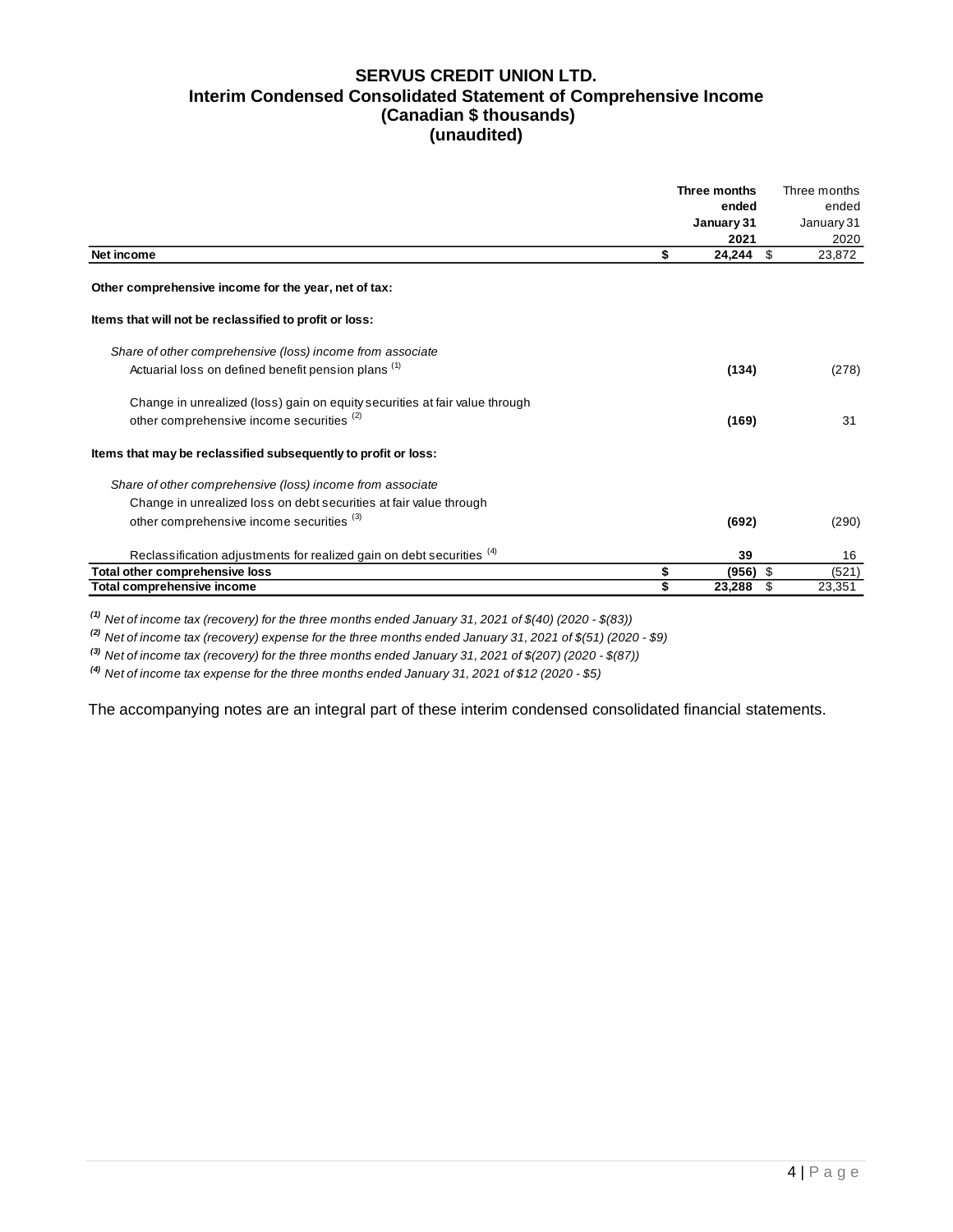## **SERVUS CREDIT UNION LTD. Interim Condensed Consolidated Statement of Changes in Equity (Canadian \$ thousands) (unaudited)**

|                                                  |               |                  |               | Accumulated                   |                 |
|--------------------------------------------------|---------------|------------------|---------------|-------------------------------|-----------------|
|                                                  |               |                  |               | Other                         |                 |
|                                                  | Common        | Investment       | Retained      | Comprehensive                 | Total           |
|                                                  | <b>Shares</b> | Shares           | Earnings      | Income                        | Equity          |
| Balance at October 31, 2019                      | 560,793       | 121,055          | 909,369       | 11,097                        | 1,602,314       |
| Changes in equity                                |               |                  |               |                               |                 |
| Issues of share capital                          | 6,343         |                  |               |                               | 6,343           |
| Redemption of share capital                      | (20, 076)     | (2, 475)         |               |                               | (22, 551)       |
| Net income                                       |               |                  | 23,872        |                               | 23,872          |
| Share of other comprehensive loss from associate |               |                  |               | (521)                         | (521)           |
| Balance at January 31, 2020                      | \$<br>547,060 | \$<br>118,580    | \$<br>933,241 | \$<br>10,576                  | 1,609,457<br>\$ |
|                                                  |               |                  |               |                               |                 |
|                                                  |               |                  |               | Accumulated<br>Other          |                 |
|                                                  | Common        | Investment       |               | <b>Retained Comprehensive</b> | Total           |
|                                                  | <b>Shares</b> | <b>Shares</b>    | Earnings      | Income                        | <b>Equity</b>   |
| Balance at October 31, 2020                      | \$<br>566,375 | \$<br>120,174 \$ | 954,279 \$    | 12,373                        | 1,653,201       |
| Changes in equity                                |               |                  |               |                               |                 |
| Issues of share capital                          | 8,868         |                  |               |                               | 8,868           |
| Redemption of share capital                      | (17, 812)     | (2, 126)         |               |                               | (19, 938)       |
| Net income                                       |               |                  | 24,244        |                               | 24,244          |
| Share of other comprehensive loss from associate |               |                  |               | (956)                         | (956)           |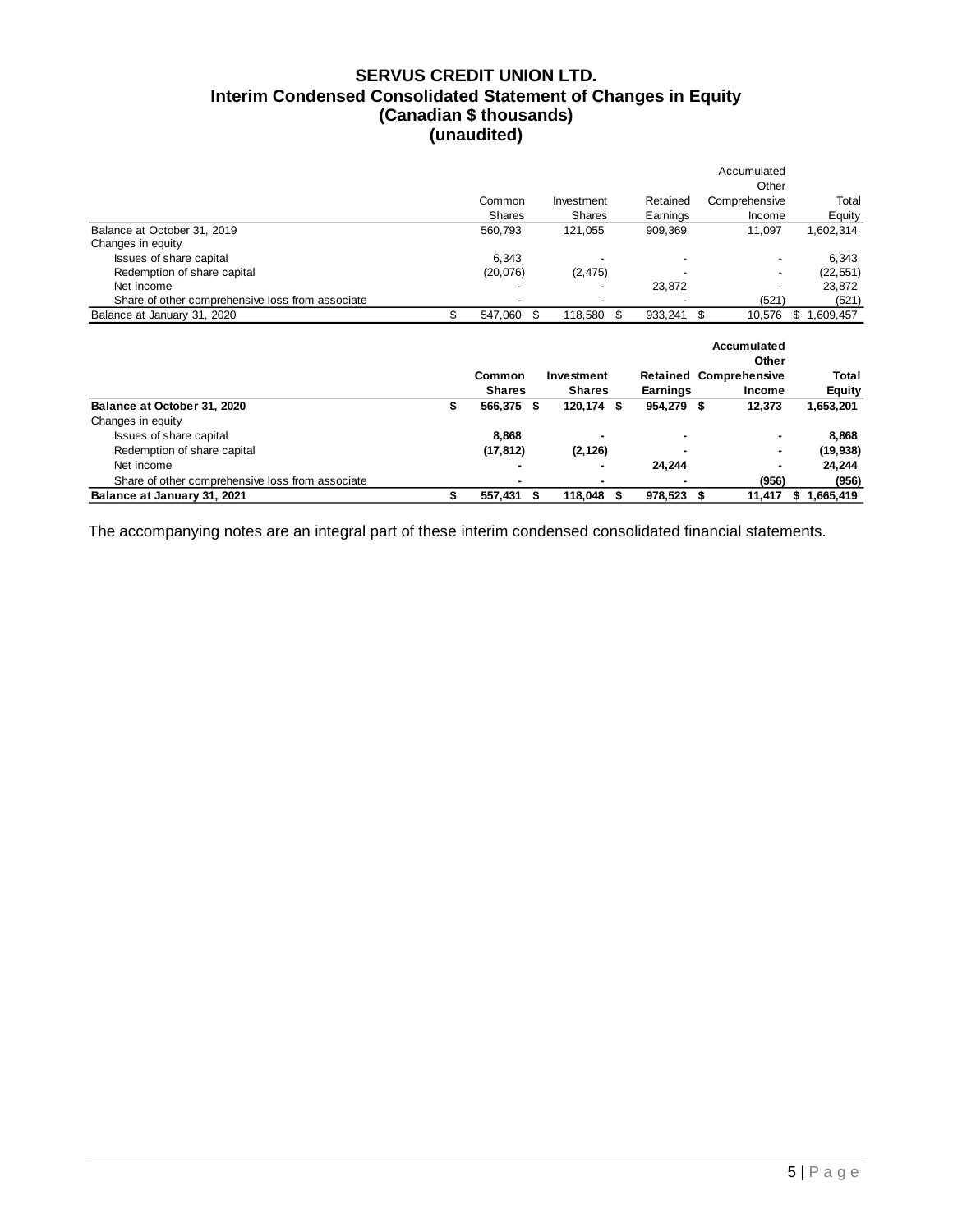### **SERVUS CREDIT UNION LTD. Interim Condensed Consolidated Statement of Cash Flows (Canadian \$ thousands) (unaudited)**

|                                                                 | Three months | Three months      |                   |
|-----------------------------------------------------------------|--------------|-------------------|-------------------|
|                                                                 |              | ended             | ended             |
|                                                                 |              | January 31        | January 31        |
|                                                                 |              | 2021              | 2020              |
| Cash flows from (used in) operating activities                  |              |                   |                   |
| Net income                                                      | \$           | 24,244            | \$<br>23,872      |
|                                                                 |              |                   |                   |
| Adjustments for non-cash items and others                       |              |                   |                   |
| Net interest income <sup>(1)</sup>                              |              | (99, 648)         | (100, 924)        |
| Provision for credit losses                                     |              | 4,316             | 6,699             |
| Share of losses (profits) from investment in associate          |              | 335               | (1, 296)          |
| Depreciation                                                    |              | 4,440             | 4,455             |
| Amortization                                                    |              | 3,091             | 2,777             |
| Impairment of assets                                            |              | 328               | 390               |
| Gain on leased assets                                           |              | (1)               | (22)              |
| Loss on assets held for sale                                    |              | 33                | 108               |
| Loss (gain) on disposal of property and equipment               |              | 326               | (33)              |
| Loss on disposal of intangible assets                           |              |                   | 120               |
| Income taxes                                                    |              | 7,247             | 8,028             |
| Adjustments for net changes in operating assets and liabilities |              |                   |                   |
| Change in members' loans                                        |              | (62,000)          | (70, 737)         |
| Change in members' deposits                                     |              | 208,168           | (7, 867)          |
| Change in assets held for sale                                  |              | (1,659)           | (5, 220)          |
| Change in derivatives                                           |              | 6,286             | (689)             |
| Net change in other assets, provisions, and trade               |              |                   |                   |
| payables and other liabilities                                  |              | (42, 589)         | (38, 447)         |
| Income taxes paid, net                                          |              | (6, 184)          | (4, 522)          |
| Interest received                                               |              | 157,664           | 156,659           |
| Interest paid                                                   |              | (40, 430)         | (55, 775)         |
| Net cash from (used in) operating activities                    |              | 163,967           | (82, 424)         |
|                                                                 |              |                   |                   |
| Cash flows from (used in) investing activities                  |              |                   |                   |
| Additions to intangible assets                                  |              | (1, 439)          | (701)             |
| Additions to property and equipment, and                        |              |                   |                   |
| investment property                                             |              | (1,908)           | (2,876)           |
| Proceeds on disposal of property and equipment, and             |              |                   |                   |
| investment property                                             |              | 49                | 115               |
| Proceeds on disposal of assets held for sale                    |              | 4,523             | 5,989             |
| Net proceeds from investments                                   |              | 70,048            | 73,713            |
| Net cash from investing activities                              |              | 71,273            | 76,240            |
| Cash flows from (used in) financing activities                  |              |                   |                   |
| Advances of securitization liabilities                          |              | 41,637            | 94,622            |
| Repayment of securitization liabilities                         |              | (153, 977)        |                   |
| Repayment of principal portion of lease liabilities             |              |                   | (95, 585)         |
| Shares issued                                                   |              | (1, 301)<br>8,868 | (1, 312)<br>6,343 |
| Shares redeemed                                                 |              | (19, 938)         | (22, 551)         |
| Net cash used in financing activities                           |              | (124, 711)        | (18, 483)         |
|                                                                 |              |                   |                   |
| Increase (decrease) in cash and cash equivalents                |              | 110,529           | (24, 667)         |
| Cash and cash equivalents, beginning of period                  |              | 188,954           | 107,760           |
| Cash and cash equivalents, end of period                        | \$           | 299,483           | \$<br>83,093      |
|                                                                 |              |                   |                   |

*(1) Net interest income includes a fair value loss (gain) on derivatives for the three months ended January 31, 2021 of \$1,196 (2020 - \$(102))*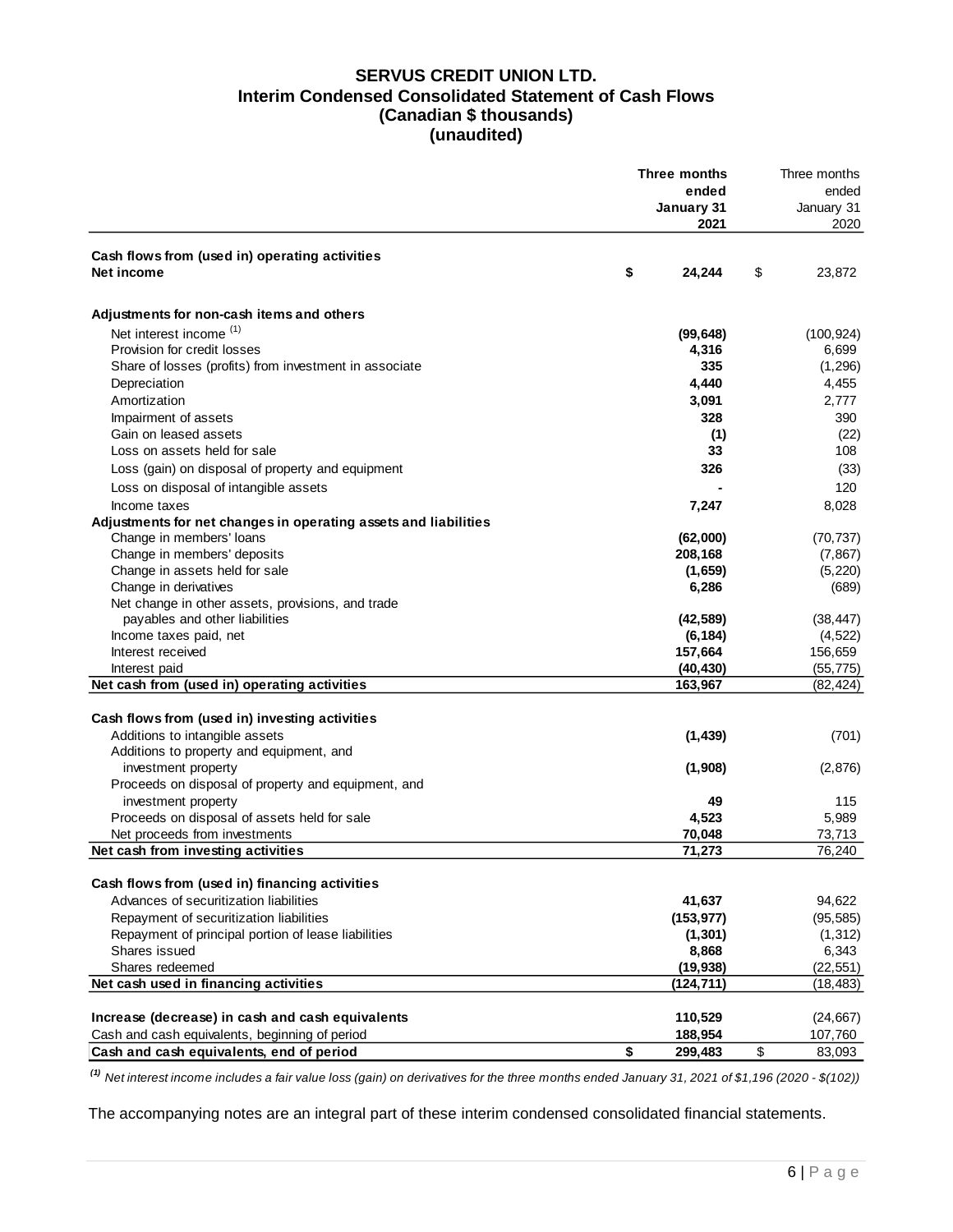### <span id="page-7-0"></span>**1. BASIS OF PRESENTATION**

These interim condensed consolidated financial statements are prepared in accordance with International Accounting Standard (IAS) 34 Interim Financial Reporting as issued by the International Accounting Standards Board (IASB). The interim condensed consolidated financial statements do not include all of the information required for full annual financial statements and should be read in conjunction with Servus Credit Union Ltd. ("Servus" or the "Credit Union") 2020 audited annual consolidated financial statements.

These interim condensed consolidated financial statements were approved by the Audit and Finance Committee on March 22, 2021.

### **Use of Estimates, Assumptions and Critical Judgements**

The preparation of the interim condensed consolidated financial statements requires management to exercise estimates, assumptions and critical judgements that affect the application of accounting policies and the reported amounts of assets, liabilities, income, expenses and related disclosures. Estimates and underlying assumptions required under IFRS are assessed using the best available information and undertaken in accordance with the applicable standards and are reviewed on a continuous basis.

Estimates and assumptions have been used in the following areas: income taxes; deferred tax assets and liabilities; fair values of financial instruments; expected credit losses (ECL); measurement of provisions; the useful lives of property, equipment, and intangible assets; credit card points liability; defined benefit plans; and the fair value less costs to sell for assets held for sale. Actual results may differ significantly from these estimates, and the impact of any such differences will be recorded in future periods.

Critical judgments have been made in the following areas: impairment of non-financial and financial assets, modification and derecognition of assets, ECL, classification and valuation of financial instruments, consolidation of structured entities and accounting for investment in associate.

The measurement of leased assets and leased liabilities require that the Credit Union make assumptions about the lease term and the interest rate used for discounting future cash flows. Given that contractual terms of lease contracts often contain renewal options, judgment is required to determine the likelihood that these options will be exercised. Where implicit interest rates are not determinable from a lease contract, judgment is used to determine an appropriate discount rate that is reflective of the rate would be incurred if the Credit Union were to purchase the assets outright.

The global pandemic declared by the World Health Organization on March 11, 2020 due to the outbreak of COVID-19 has cast uncertainty on the estimates, assumptions, and critical judgments exercised by management. The full extent of the impact of the pandemic, including government and/or regulatory responses, will have on the Canadian (specifically Albertan) economy continues to be monitored as there is still much uncertainty.

In addition to the pandemic and resulting restrictions, high unemployment, volatility in oil prices, uncertainty on the completion of pipelines have added to economic uncertainty. Alberta is expected to struggle to recover as quickly as other Provinces once a vaccine is widely distributed. The Credit Union put in place relief measures for personal and business members who are having trouble meeting their financial obligations.

The most significant impacts of the COVID-19 pandemic on the Credit Union's interim condensed consolidated statements of income and financial position as at January 31, 2021 are reduced margin due to lower interest rate and changes to the inputs and assumptions used in the measurement of ECL. The economic uncertainty surrounding business operations during the pandemic requires management to make significant judgments to estimate the allowance for ECL (refer to Note 5 for more information). Another effect is spending behaviours have changed and the Credit Union is experiencing additional liquidity as our members are saving more.

In response to the COVID-19 pandemic, the Credit Union participated in the following assistance programs of the Government of Canada: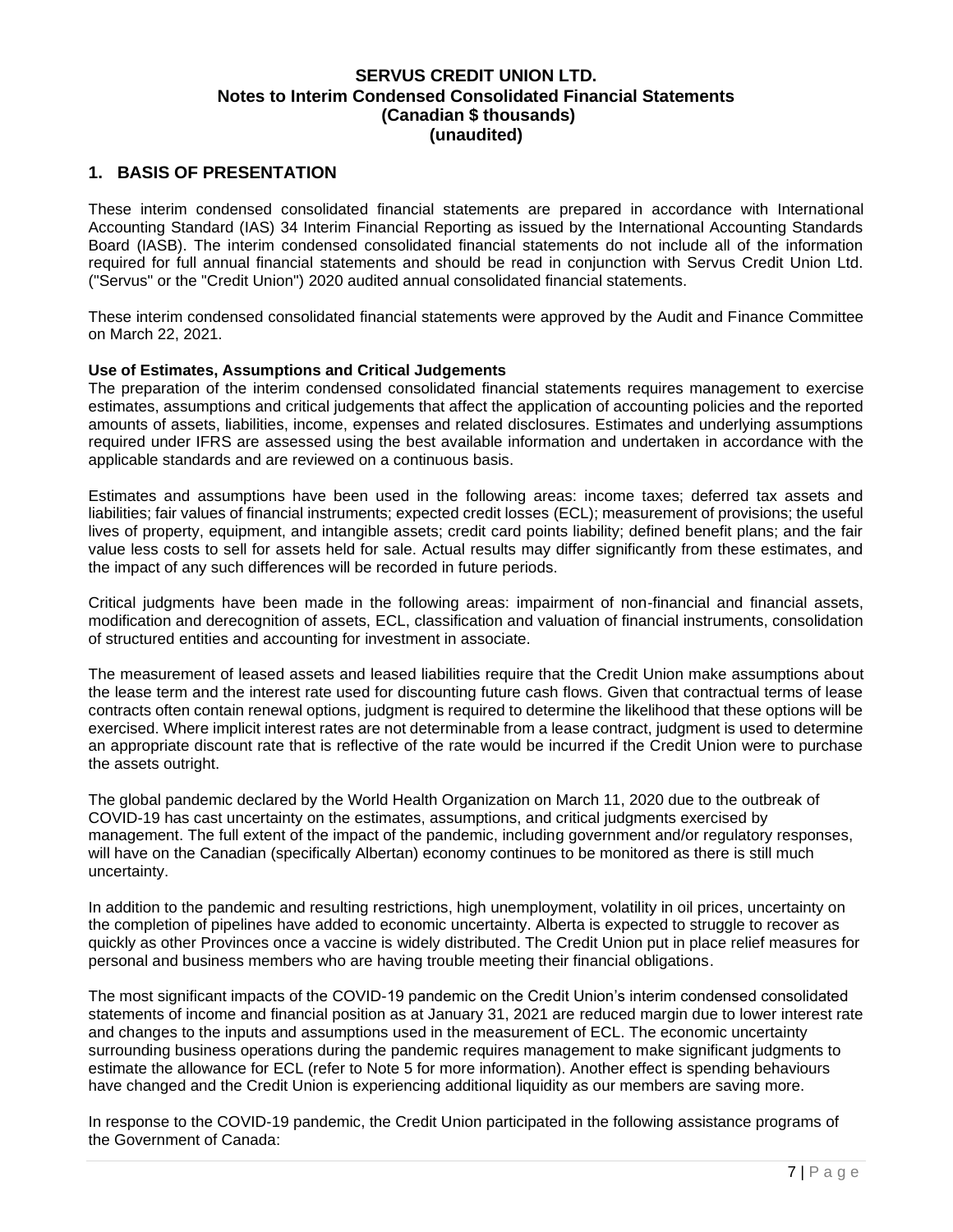### **1. BASIS OF PRESENTATION (CONTINUED)**

- Canada Emergency Business Account (CEBA)
	- Under the CEBA program, the Credit Union has provided interest-free loans until December 31, 2022 (and at a rate of 5% thereafter), funded by the Export Development Bank of Canada (EDC), to existing eligible small business members. As the Credit Union does not retain substantially all of the risks and rewards of the financial assets, and all cash flows are passed through to the EDC, these loans are derecognized from the Credit Union's interim condensed consolidated statement of financial position as the program meets the derecognition criteria of a transfer under IFRS 9.
- Business Credit Availability Program (BCAP) There are two programs under BCAP, one administered through EDC and the other through Business Development Bank of Canada (BDC).

Under the EDC BCAP, the EDC will guarantee 80% of new operating lines of credit and term loans up to \$6.25 million for small and medium-sized businesses. Loans guaranteed by EDC will continue to be recognized on the interim condensed consolidated statement of financial position.

Under the BDC BCAP, BDC entered into a co-lending facility with the Credit Union in which BDC will purchase an 80% participation in term loans made to eligible small business and commercial members up to a maximum of \$12.5 million. The portion of loans sold to BDC is derecognized from the Credit Union's interim condensed consolidated statement of financial position as the program meets the derecognition criteria for a transfer under IFRS 9.

• Highly Affected Sectors Credit Availability Program (HASCAP)

Under the HASCAP program administered through BDC, the Credit Union provides term loans up to \$1 million for small and medium-sized enterprises that have experienced a minimum 50% revenue decrease or more as a result of COVID-19. BDC will guarantee 100% of the qualifying operating credit and term loans provided by financial institutions. Loans guaranteed by BDC will continue to be recognized on the interim condensed consolidated statement of financial position.

# <span id="page-8-0"></span>**2. ACCOUNTING POLICIES**

These interim condensed consolidated financial statements have been prepared following the same accounting policies and methods as those used in preparing Servus' 2020 annual consolidated financial statements.

## <span id="page-8-1"></span>**3. INVESTMENTS**

|                                                 | As at                | As at      |
|-------------------------------------------------|----------------------|------------|
|                                                 | January 31           | October 31 |
|                                                 | 2021                 | 2020       |
| Term deposits with Alberta Central              | \$<br>1,204,457<br>S | 1,274,511  |
| Term deposits with other financial institutions | 350,000              | 350,000    |
| Other                                           | 282                  | 276        |
|                                                 | 1,554,739            | 1,624,787  |
| Accrued interest                                | 3,167                | 2,599      |
|                                                 | 1,557,906            | 1,627,386  |
| ECL allowance on investments                    | (2)                  |            |
| Total                                           | 1,557,904            | 1,627,385  |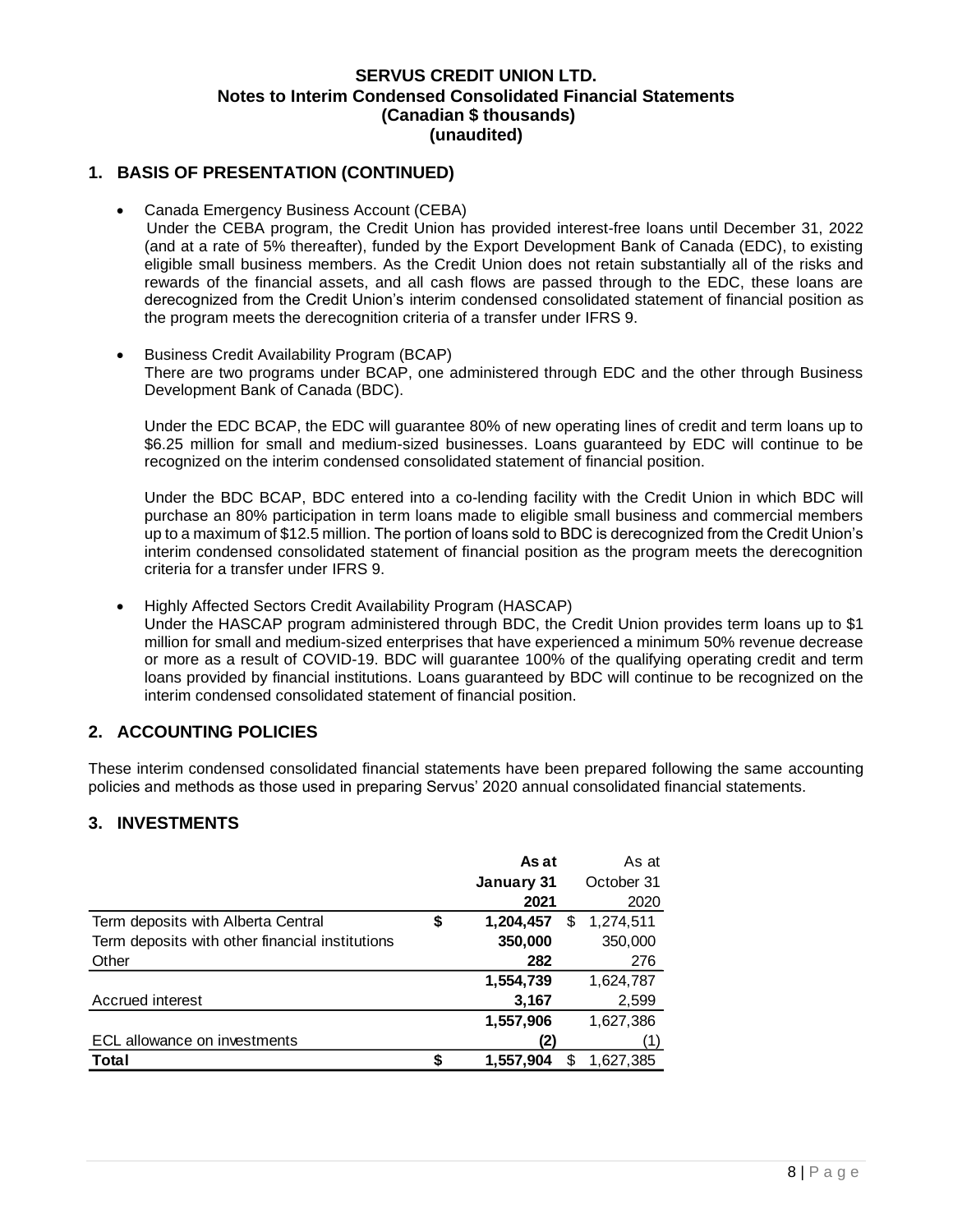### <span id="page-9-0"></span>**4. MEMBERS' LOANS**

The following table presents the carrying amount of loans and the exposure amount for off-balance sheet items according to the stage in which they are classified as well as the allowance for credit losses.

|                                            |    |               | Performina |             |   | Impaired  |              |     | Allowance for        | <b>Total Net of</b> |
|--------------------------------------------|----|---------------|------------|-------------|---|-----------|--------------|-----|----------------------|---------------------|
|                                            |    | Stage 1       |            | Stage 2     |   | Stage 3   | Total        |     | <b>Credit Losses</b> | <b>Allowance</b>    |
| As at January 31, 2021                     |    |               |            |             |   |           |              |     |                      |                     |
| Residential mortgages                      | \$ | 7.935.508 \$  |            | 546,275 \$  |   | 19,079 \$ | 8.500.862 \$ |     | $8,352$ \$           | 8,492,510           |
| Commercial and agriculture                 |    | 4.237.032     |            | 1.060.677   |   | 54.518    | 5.352.227    |     | 42.459               | 5,309,768           |
| Consumer and credit card                   |    | 1.004.044     |            | 87.028      |   | 4,137     | 1.095.209    |     | 17,292               | 1,077,917           |
| <b>Total members' loans</b>                | æ  | 13,176,584 \$ |            | 1,693,980   |   | 77,734 \$ | 14,948,298   | -56 | 68,103 \$            | 14,880,195          |
| As at January 31, 2021                     |    |               |            |             |   |           |              |     |                      |                     |
| Residential mortgages                      | \$ | 2.073.469 \$  |            | $12.943$ \$ |   | 1.650S    | 2.088.062 \$ |     | 483                  | \$<br>2,087,579     |
| Commercial and agriculture                 |    | 1.178.284     |            | 5.414       |   | 1.060     | 1.184.758    |     | 1,273                | 1,183,485           |
| Consumer and credit card                   |    | 1.074.679     |            | 16.948      |   | 961       | 1.092.588    |     | 6,996                | 1,085,592           |
| Loan commitments and quarantees *          |    | 43,944        |            |             |   | -         | 43,944       |     | 96                   | 43,848              |
| Total off balance sheet credit instruments |    | 4.370.376 \$  |            | 35.305      | S | 3,671     | 4,409,352 \$ |     | 8.848                | 4.400.504           |

\*collectively assessed

|                                            |                    | Performing |            |    | Impaired  |  |              |   | Allowance for        |     | Total Net of |
|--------------------------------------------|--------------------|------------|------------|----|-----------|--|--------------|---|----------------------|-----|--------------|
|                                            | Stage 1            |            | Stage 2    |    | Stage 3   |  | Total        |   | <b>Credit Losses</b> |     | Allowance    |
| As at October 31, 2020                     |                    |            |            |    |           |  |              |   |                      |     |              |
| Residential mortgages                      | \$<br>7.879.028 \$ |            | 578,863 \$ |    | 23,075 \$ |  | 8.480.966 \$ |   | 6,983                | -\$ | 8,473,983    |
| Commercial and agriculture                 | 4.850.499          |            | 386.648    |    | 53.031    |  | 5.290.178    |   | 43.807               |     | 5.246.371    |
| Consumer and credit card                   | 1.041.674          |            | 95,557     |    | 3,822     |  | 1.141.053    |   | 16.144               |     | 1,124,909    |
| Total members' loans                       | \$<br>13,771,201   |            | 1,061,068  |    | 79,928    |  | 14,912,197   |   | 66,934               | -S  | 14,845,263   |
|                                            |                    |            |            |    |           |  |              |   |                      |     |              |
| As at October 31, 2020                     |                    |            |            |    |           |  |              |   |                      |     |              |
| Residential mortgages                      | \$<br>2.040.368 \$ |            | 13.881 \$  |    | 910S      |  | 2.055.159 \$ |   | 360                  | -\$ | 2.054.799    |
| Commercial and agriculture                 | 1.153.117          |            | 4.925      |    | 245       |  | 1.158.287    |   | .394                 |     | 1.156.893    |
| Consumer and credit card                   | 1.045.693          |            | 17.239     |    | 673       |  | 1.063.605    |   | 5.749                |     | 1,057,856    |
| Loan commitments and quarantees *          | 46.651             |            |            |    | ۰         |  | 46.651       |   | 59                   |     | 46,592       |
| Total off balance sheet credit instruments | \$<br>4,285,829    |            | 36.045     | 55 | 1,828     |  | 4,323,702    | S | 7,562                |     | 4,316,140    |

\*collectively assessed

# <span id="page-9-1"></span>**5. ALLOWANCE FOR CREDIT LOSSES**

### **Key Data and Assumptions**

Estimating the allowance for ECL is based on a set of inputs, assumptions and methodologies placed around credit risk and future looking macroeconomic indicators and therefore requires significant judgment. Management has made complex and subjective judgments to assess the adequacy of the assumptions used to calculate the ECL at January 31, 2021 in response to the uncertainty caused by COVID-19 discussed in Note 1.

These inputs and assumptions are assessed each reporting period considering both positive and negative aspects of the current economic environment. ECL models use some historical information in their methodologies and assumptions, and therefore are not able to address all considerations of the current economic state. Additional analysis and an amount added to model results as a management overlay which is calculated outside of the model based on analyses, may be required. The best information available as at the reporting date is used in the model and in all additional analysis.

The Credit Union uses a model created by Central 1 (the model) to estimate the ECL. Changes in inputs and the assumptions used have an impact on the assessment of significant increase in credit risk and the measurement of ECLs. The main areas where judgment is used in the ECL model is in the assessment of whether there is a significant increase in credit risk on loans, the probability that a member will default on a loan (PD), forecasted future looking macroeconomic indicators (FLI) and the weightings to be used on the base, best and worst case scenarios for the FLIs.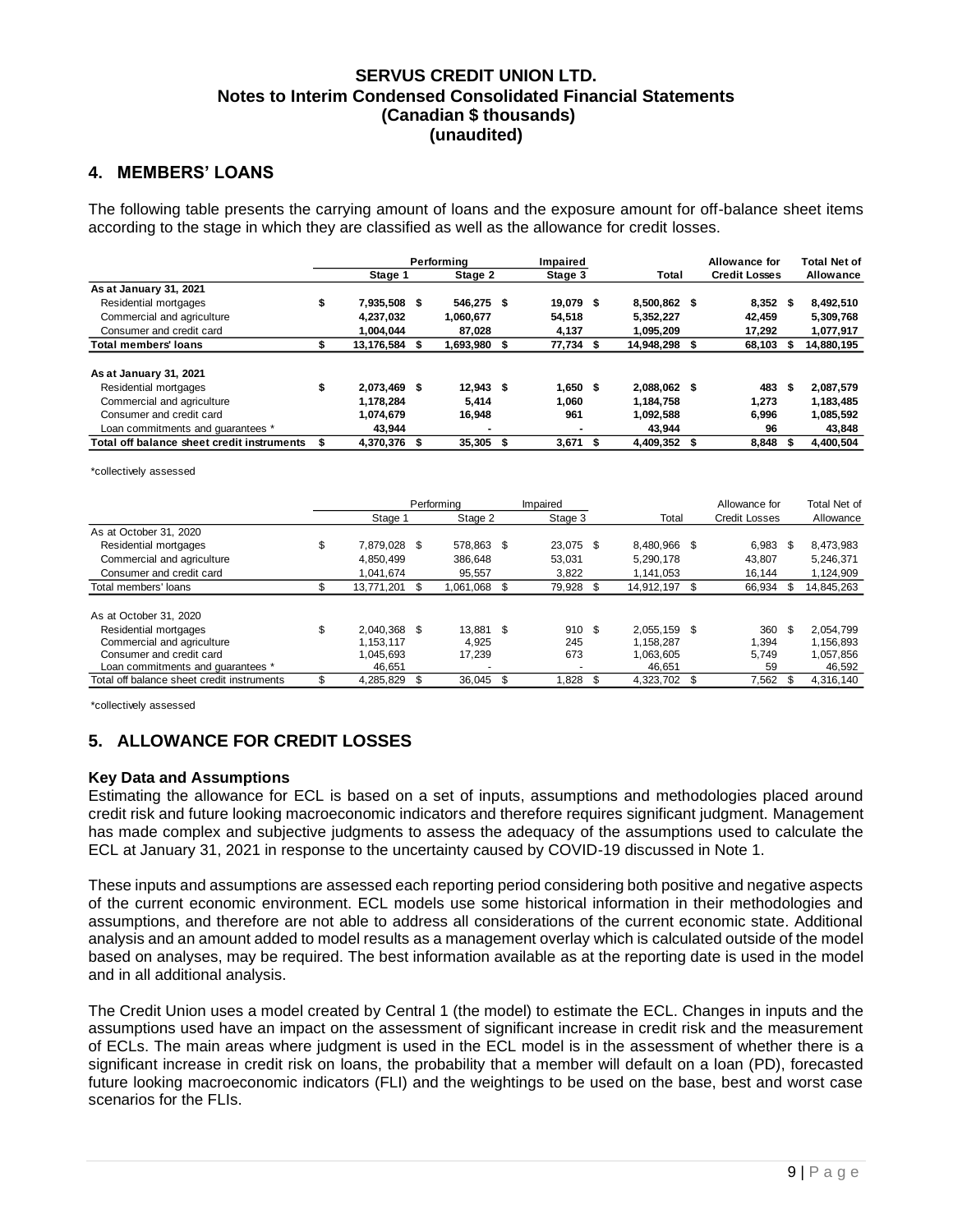## **5. ALLOWANCE FOR CREDIT LOSSES (CONTINUED)**

The macroeconomic factors used in the model that affect the Credit Union ECL calculations are:

- Alberta unemployment rates
- Canadian unemployment rates (Mastercard book only)
- Alberta housing price index
- The rate spread between the three-month Bank of Canada bond and three-month Bankers' Acceptance rates.

Each factor is forecast in three scenarios, a base case, a best case and a worst-case scenario. These scenarios are weighted, and the weighted average is used to build the calculated estimate for ECL. Sensitivities around the weights of the FLIs are also performed each reporting period by assessing the forecasts for each of the best, base and worst-case scenarios and determining the probability of each scenario. At January 31, 2021, management concluded that weighting to be used is a 60% base, 20% best and 20% worst-case (October 31, 2020 - 60% base, 20% best and 20% worst-case).

Additional sensitivity analyses are performed in areas where additional risk is present. These are areas that are likely underrepresented by the model due to the unique circumstances that the COVID-19 pandemic has created. Specifically, the areas assessed are higher risk commercial loans, improvement of FICO scores as a result of loan deferrals, decreases in value of residential real estate in pockets of Alberta, and the impact of loan deferrals and Government assistance programs on loss given default calculations.

Where a sensitivity analysis shows that the loan book has a risk that is not adequately covered by the model calculation, the sensitivity is used to provide justification for a management overlay to be applied to the ECL calculated by the model. These analyses are performed and assessed each reporting period to estimate the amount of a management overlay amount to add to the model results. At January 31, 2021, management has applied an overlay of \$13.0 million (October 31, 2020 - \$ 14.0 million) on the commercial, consumer, residential mortgages, and credit card book.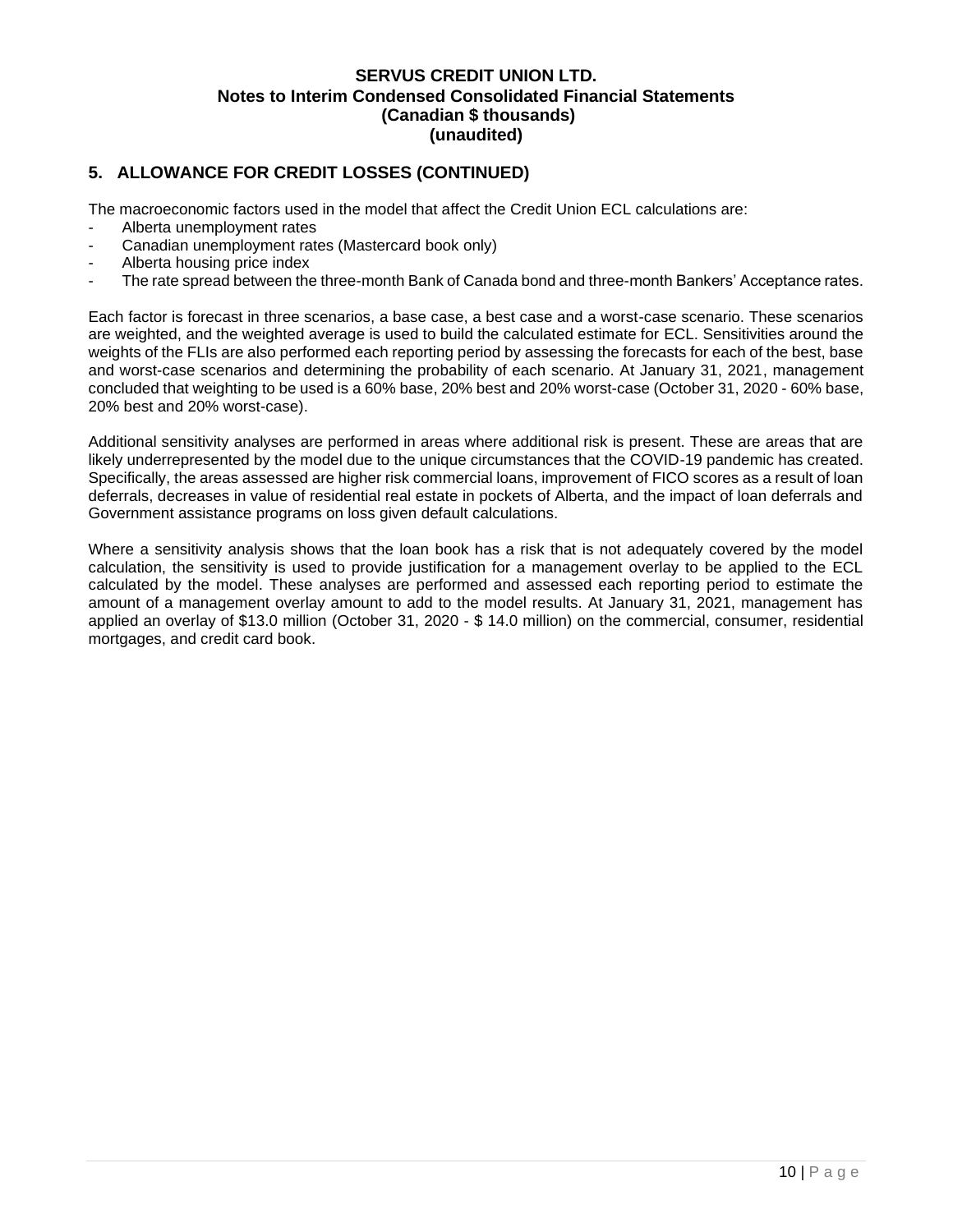# **5. ALLOWANCE FOR CREDIT LOSSES (CONTINUED)**

The following table presents the changes in the allowance for credit losses.

|                                                                                 | <b>Residential</b><br><b>Mortgages</b> |    | <b>Commercial and</b><br><b>Agriculture</b> |    | <b>Consumer and</b><br><b>Credit Card</b> |      | <b>Collectively</b><br>Assessed <sup>(1)</sup> |    | Total    |
|---------------------------------------------------------------------------------|----------------------------------------|----|---------------------------------------------|----|-------------------------------------------|------|------------------------------------------------|----|----------|
| As at October 31, 2020                                                          | \$<br>7,343                            | \$ | 45,201                                      | \$ | 21,893                                    | - \$ | 59                                             | S  | 74,496   |
| Recoveries of previous loan                                                     |                                        |    |                                             |    |                                           |      |                                                |    |          |
| write-offs                                                                      |                                        |    | 29                                          |    | 1,267                                     |      |                                                |    | 1,296    |
| Provision (recovery) charged to                                                 |                                        |    |                                             |    |                                           |      |                                                |    |          |
| net income                                                                      | 2.083                                  |    | (1, 405)                                    |    | 3.600                                     |      | 37                                             |    | 4,315    |
|                                                                                 | 9,426                                  |    | 43.825                                      |    | 26.760                                    |      | 96                                             |    | 80,107   |
| Loans written off                                                               | (591)                                  |    | (93)                                        |    | (2, 472)                                  |      |                                                |    | (3, 156) |
| As at January 31, 2021                                                          | 8,835                                  | S  | 43,732 \$                                   |    | 24,288                                    | 5    | 96                                             | \$ | 76,951   |
| Presented on Interim Condensed Consolidated Statement of Financial Position as: |                                        |    |                                             |    |                                           |      |                                                |    |          |
| Netted with members' loans                                                      | 8.352                                  |    | 42.459                                      |    | 17.292                                    |      |                                                |    | 68,103   |
| Off balance sheet credit instruments <sup>(2)</sup>                             | 483                                    |    | 1,273                                       |    | 6,996                                     |      | 96                                             |    | 8,848    |
| Total                                                                           | 8,835                                  |    | 43,732                                      | S  | 24,288                                    | S    | 96                                             | S  | 76,951   |

|                                                                                 |     | Residential<br>Mortgages | Commercial and<br>Agriculture | Consumer and<br><b>Credit Card</b> | Collectively<br>Assessed <sup>(1)</sup> |    | Total    |
|---------------------------------------------------------------------------------|-----|--------------------------|-------------------------------|------------------------------------|-----------------------------------------|----|----------|
| As at October 31, 2019                                                          | \$  | 5,107                    | \$<br>19,543                  | \$<br>20,176                       | \$<br>112                               | \$ | 44,938   |
| Recoveries of previous loan                                                     |     |                          |                               |                                    |                                         |    |          |
| write-offs                                                                      |     |                          | 280                           | 4,978                              | $\overline{\phantom{a}}$                |    | 5,259    |
| Provision (recovery) charged to                                                 |     |                          |                               |                                    |                                         |    |          |
| net income                                                                      |     | 4,466                    | 28,419                        | 12,458                             | (53)                                    |    | 45,290   |
|                                                                                 |     | 9.574                    | 48.242                        | 37.612                             | 59                                      |    | 95.487   |
| Loans written off                                                               |     | (2,231)                  | (3,041)                       | (15, 719)                          |                                         |    | (20,991) |
| As at October 31, 2020                                                          | \$. | 7,343                    | \$<br>45.201                  | \$<br>21,893                       | \$<br>59                                | S  | 74,496   |
| Presented on Interim Condensed Consolidated Statement of Financial Position as: |     |                          |                               |                                    |                                         |    |          |
| Netted with members' loans                                                      |     | 6.983                    | 43.807                        | 16.144                             |                                         |    | 66,934   |
| Off balance sheet credit instruments <sup>(2)</sup>                             |     | 360                      | 1.394                         | 5.749                              | 59                                      |    | 7,562    |
| Total                                                                           | \$  | 7,343                    | 45.201                        | \$<br>21,893                       | \$<br>59                                | \$ | 74.496   |

*(1) Financial guarantees and letters of credit are collectively assessed*

*(2) Off balance sheet credit instruments consisting of undrawn commitments and financial guarantees*

The provision charged to net income is:

|                                    |            | Three months  | Three months |
|------------------------------------|------------|---------------|--------------|
|                                    |            | ended         |              |
|                                    | January 31 | January 31    |              |
|                                    |            | 2021          | 2020         |
| Loans                              |            | 4,315<br>- \$ | 6,699        |
| Investments                        |            |               | -            |
| <b>Provision for credit losses</b> |            | 4,316         | 6,699        |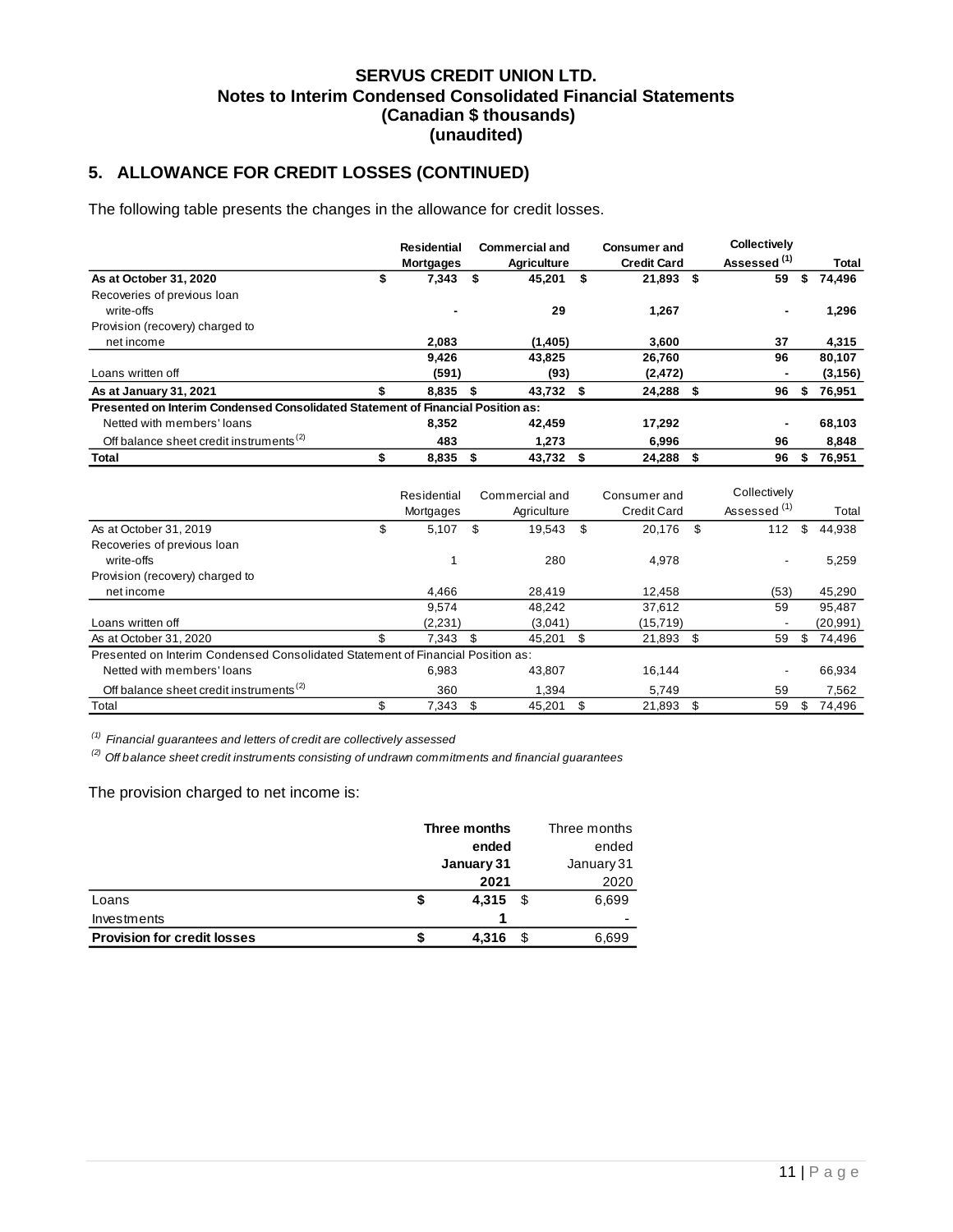# **5. ALLOWANCE FOR CREDIT LOSSES (CONTINUED)**

The following tables reconcile the opening and closing allowances for loans, by stage, for each major category:

### **Residential Mortgages**

|                                                                                 | Performina |         |      |         |      | Impaired   |      |       |
|---------------------------------------------------------------------------------|------------|---------|------|---------|------|------------|------|-------|
|                                                                                 |            | Stage 1 |      | Stage 2 |      | Stage 3    |      | Total |
| As at October 31, 2020                                                          | \$         | 1,996   | - \$ | 3,858   | - \$ | 1,489      | - \$ | 7,343 |
| Transfers                                                                       |            |         |      |         |      |            |      |       |
| Stage 1 $(1)$                                                                   |            | 14      |      | (13)    |      | (1)        |      |       |
| Stage $2^{(1)}$                                                                 |            | (39)    |      | 169     |      | (130)      |      |       |
| Stage $3^{(1)}$                                                                 |            | (109)   |      | (608)   |      | 717        |      |       |
| New originations <sup>(2)</sup>                                                 |            | 213     |      | 178     |      |            |      | 391   |
| Repayments <sup>(3)</sup>                                                       |            | (83)    |      | (90)    |      | (57)       |      | (230) |
| Remeasurements <sup>(4)</sup>                                                   |            | 769     |      | 961     |      | 192        |      | 1,922 |
| Loans written off                                                               |            |         |      |         |      | (591)      |      | (591) |
| As at January 31, 2021                                                          | \$         | 2,761   | - \$ | 4,455   | - \$ | $1,619$ \$ |      | 8,835 |
| Presented on Interim Condensed Consolidated Statement of Financial Position as: |            |         |      |         |      |            |      |       |
| Netted with members' loans                                                      |            | 2,365   |      | 4,368   |      | 1,619      |      | 8,352 |
| Off balance sheet credit instruments                                            |            | 396     |      | 87      |      |            |      | 483   |
| Total                                                                           | \$         | 2,761   | \$   | 4,455   | \$   | 1,619      | \$   | 8,835 |

|                                                                                 |             | Performing  | Impaired    |             |
|---------------------------------------------------------------------------------|-------------|-------------|-------------|-------------|
|                                                                                 | Stage 1     | Stage 2     | Stage 3     | Total       |
| As at October 31, 2019                                                          | \$<br>1,547 | \$<br>2,679 | \$<br>881   | \$<br>5,107 |
| Transfers                                                                       |             |             |             |             |
| Stage 1 $(1)$                                                                   | 479         | (473)       | (6)         |             |
| Stage 2 $(1)$                                                                   | (1,772)     | 1,936       | (164)       |             |
| Stage 3 $(1)$                                                                   | (672)       | (1,279)     | 1,951       |             |
| New originations <sup>(2)</sup>                                                 | 478         | 941         |             | 1,419       |
| Repayments <sup>(3)</sup>                                                       | (228)       | (330)       | (347)       | (905)       |
| Remeasurements <sup>(4)</sup>                                                   | 2,164       | 384         | 1,404       | 3,952       |
| Loans written off                                                               |             |             | (2, 231)    | (2, 231)    |
| Recoveries                                                                      |             |             |             |             |
| As at October 31, 2020                                                          | \$<br>1,996 | \$<br>3,858 | \$<br>1,489 | \$<br>7,343 |
| Presented on Interim Condensed Consolidated Statement of Financial Position as: |             |             |             |             |
| Netted with members' loans                                                      | 1,708       | 3,786       | 1,489       | 6,983       |
| Off balance sheet credit instruments                                            | 288         | 72          |             | 360         |
| Total                                                                           | \$<br>1,996 | \$<br>3,858 | \$<br>1,489 | \$<br>7,343 |

*(1) Stage transfers represent movement between stages*

*(2) New originations relate to new loans recognized during the period and reflect movements into different stages within the period*

*(3) Repayments relate to loans fully repaid or derecognized and excludes loans written off where a credit loss was incurred*

*(4) Represents the change in the allowance due to changes in economic factors, risk, model parameters and management overlay*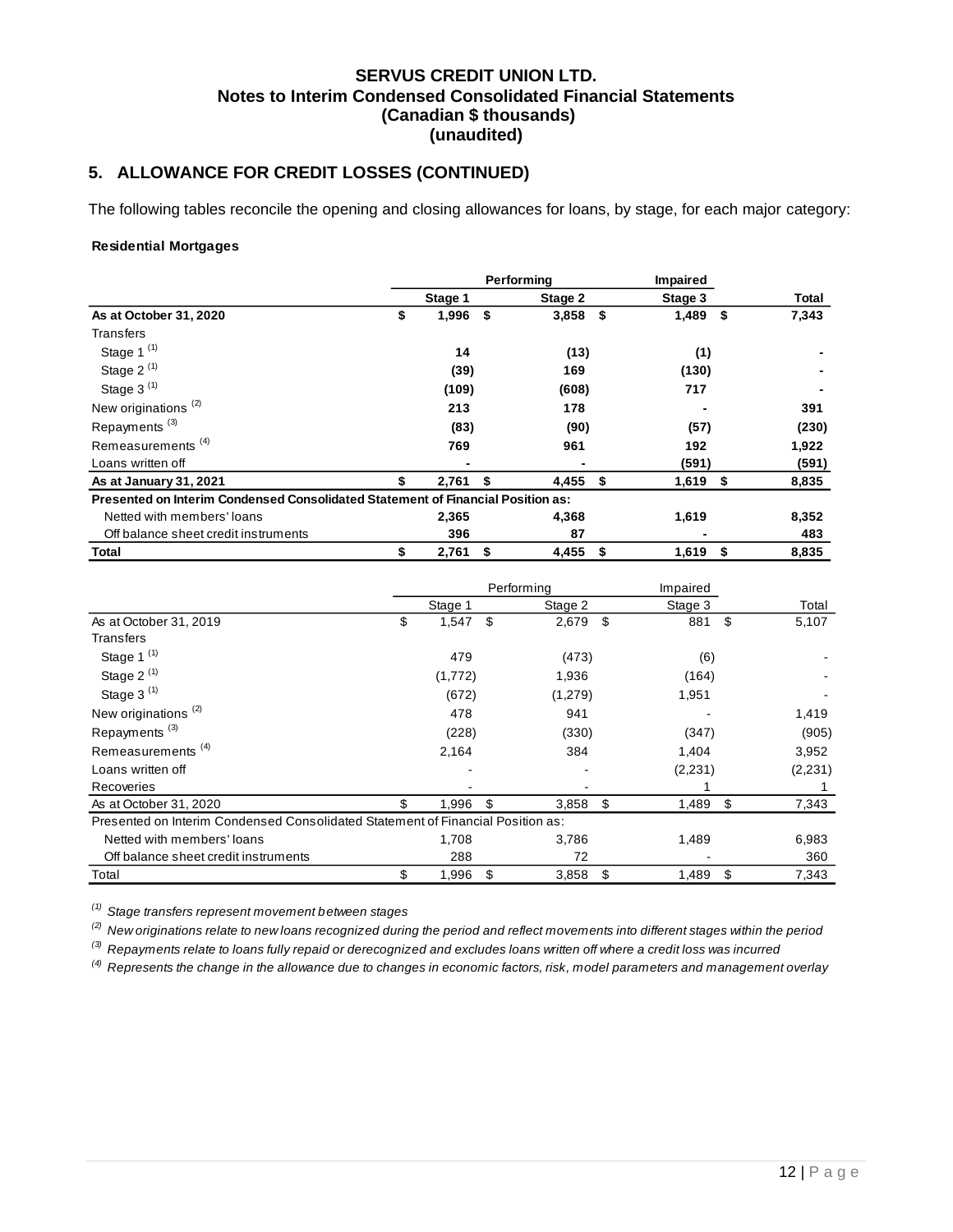# **5. ALLOWANCE FOR CREDIT LOSSES (CONTINUED)**

### **Commercial and Agriculture**

|                                                                                 | Performina |         |    |           |     | <b>Impaired</b> |      |          |
|---------------------------------------------------------------------------------|------------|---------|----|-----------|-----|-----------------|------|----------|
|                                                                                 |            | Stage 1 |    | Stage 2   |     | Stage 3         |      | Total    |
| As at October 31, 2020                                                          | \$         | 7,645   | \$ | 14,471    | -\$ | 23,085          | -\$  | 45,201   |
| Transfers                                                                       |            |         |    |           |     |                 |      |          |
| Stage 1 $(1)$                                                                   |            | 10      |    | (10)      |     |                 |      |          |
| Stage $2^{(1)}$                                                                 |            | (1,849) |    | 1,925     |     | (76)            |      |          |
| Stage 3 <sup>(1)</sup>                                                          |            | (204)   |    | (407)     |     | 611             |      |          |
| New originations <sup>(2)</sup>                                                 |            | 336     |    | 17        |     | 33              |      | 386      |
| Repayments <sup>(3)</sup>                                                       |            | (201)   |    | (180)     |     | (56)            |      | (437)    |
| Remeasurements <sup>(4)</sup>                                                   |            | (25)    |    | (1, 142)  |     | (187)           |      | (1, 354) |
| Loans written off                                                               |            |         |    |           |     | (93)            |      | (93)     |
| Recoveries                                                                      |            |         |    |           |     | 29              |      | 29       |
| As at January 31, 2021                                                          |            | 5,712   | -S | 14,674 \$ |     | 23,346          | - \$ | 43,732   |
| Presented on Interim Condensed Consolidated Statement of Financial Position as: |            |         |    |           |     |                 |      |          |
| Netted with members' loans                                                      |            | 4,537   |    | 14,664    |     | 23,258          |      | 42,459   |
| Off balance sheet credit instruments                                            |            | 1,175   |    | 10        |     | 88              |      | 1,273    |
| Total                                                                           | \$         | 5,712   | S  | 14,674    | \$  | 23,346          | \$   | 43,732   |

|                                                                                 |             | Performing   | Impaired     |              |
|---------------------------------------------------------------------------------|-------------|--------------|--------------|--------------|
|                                                                                 | Stage 1     | Stage 2      | Stage 3      | Total        |
| As at October 31, 2019                                                          | \$<br>3,226 | \$<br>1,321  | \$<br>14,996 | \$<br>19,543 |
| Transfers                                                                       |             |              |              |              |
| Stage 1 $(1)$                                                                   | 265         | (148)        | (117)        |              |
| Stage 2 $(1)$                                                                   | (2,305)     | 5,045        | (2,740)      |              |
| Stage 3 $(1)$                                                                   | (12, 176)   | (3,190)      | 15,366       |              |
| New originations <sup>(2)</sup>                                                 | 1,569       | 73           | 124          | 1,766        |
| Repayments <sup>(3)</sup>                                                       | (464)       | (1,749)      | (1,065)      | (3,278)      |
| Remeasurements <sup>(4)</sup>                                                   | 17,530      | 13,119       | (718)        | 29,931       |
| Loans written off                                                               |             |              | (3,041)      | (3,041)      |
| Recoveries                                                                      |             |              | 280          | 280          |
| As at October 31, 2020                                                          | \$<br>7,645 | \$<br>14,471 | \$<br>23,085 | \$<br>45,201 |
| Presented on Interim Condensed Consolidated Statement of Financial Position as: |             |              |              |              |
| Netted with members' loans                                                      | 6,313       | 14,451       | 23,043       | 43,807       |
| Off balance sheet credit instruments                                            | 1,332       | 20           | 42           | 1,394        |
| Total                                                                           | \$<br>7,645 | \$<br>14,471 | \$<br>23,085 | \$<br>45,201 |

*(1) Stage transfers represent movement between stages*

*(2) New originations relate to new loans recognized during the period and reflect movements into different stages within the period*

*(3) Repayments relate to loans fully repaid or derecognized and excludes loans written off where a credit loss was incurred*

*(4) Represents the change in the allowance due to changes in economic factors, risk, model parameters and management overlay*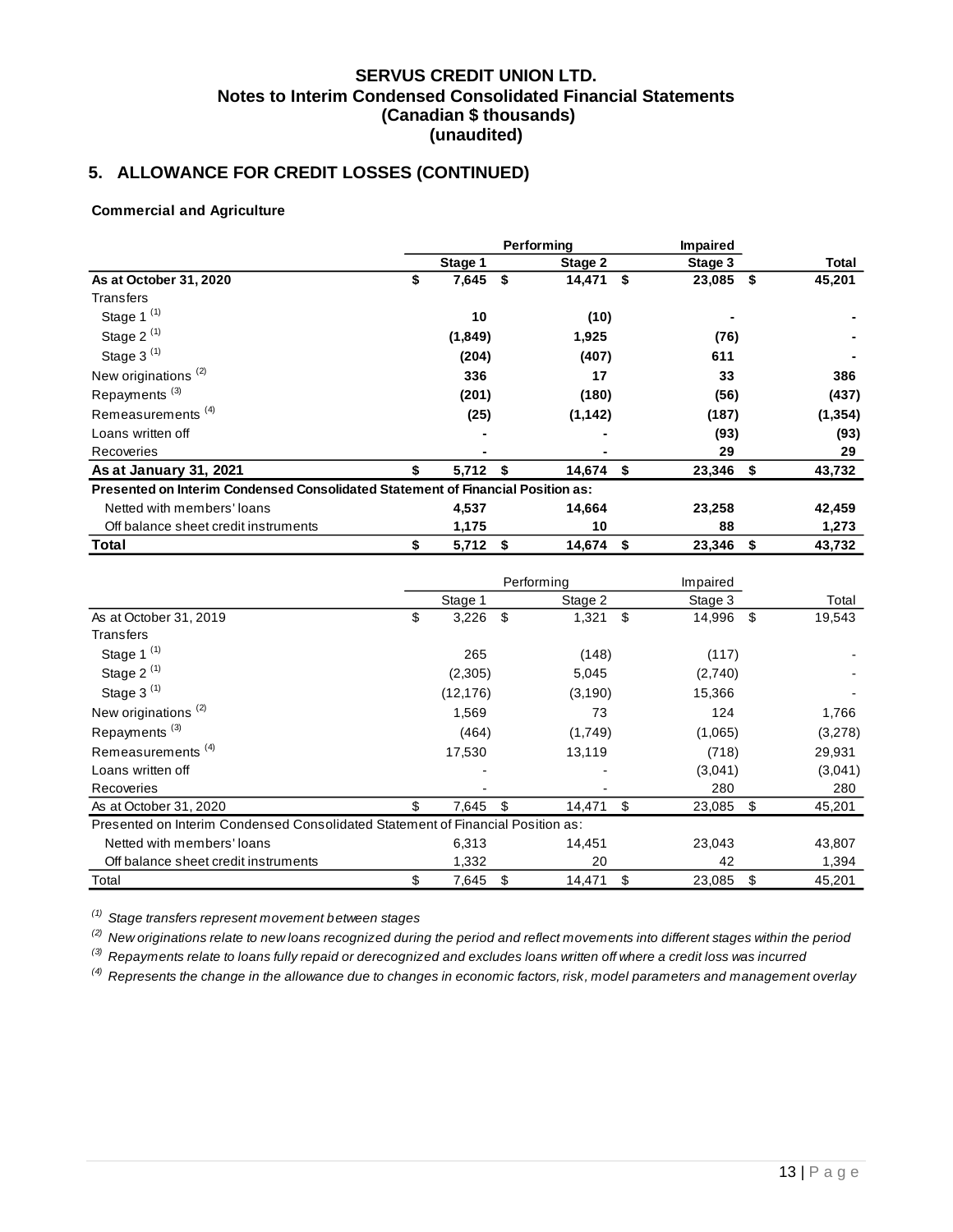# **5. ALLOWANCE FOR CREDIT LOSSES (CONTINUED)**

### **Consumer and Credit Card**

|                                                                                 | Performina |         |    |         |      | <b>Impaired</b> |    |          |
|---------------------------------------------------------------------------------|------------|---------|----|---------|------|-----------------|----|----------|
|                                                                                 |            | Stage 1 |    | Stage 2 |      | Stage 3         |    | Total    |
| As at October 31, 2020                                                          | \$         | 8,925   | \$ | 11,337  | - \$ | 1,631           | \$ | 21,893   |
| Transfers                                                                       |            |         |    |         |      |                 |    |          |
| Stage 1 <sup>(1)</sup>                                                          |            | 54      |    | (49)    |      | (5)             |    |          |
| Stage 2 $(1)$                                                                   |            | (127)   |    | 239     |      | (112)           |    |          |
| Stage 3 <sup>(1)</sup>                                                          |            | (243)   |    | (841)   |      | 1,084           |    |          |
| New originations <sup>(2)</sup>                                                 |            | 1,007   |    | 236     |      |                 |    | 1,243    |
| Repayments <sup>(3)</sup>                                                       |            | (213)   |    | (184)   |      | (80)            |    | (477)    |
| Remeasurements <sup>(4)</sup>                                                   |            | 1,378   |    | 1,022   |      | 434             |    | 2,834    |
| Loans written off                                                               |            |         |    |         |      | (2, 472)        |    | (2, 472) |
| Recoveries                                                                      |            |         |    |         |      | 1,267           |    | 1,267    |
| As at January 31, 2021                                                          |            | 10,781  |    | 11,760  | - \$ | 1,747           | S  | 24,288   |
| Presented on Interim Condensed Consolidated Statement of Financial Position as: |            |         |    |         |      |                 |    |          |
| Netted with members' loans                                                      |            | 5,453   |    | 10,134  |      | 1,705           |    | 17,292   |
| Off balance sheet credit instruments                                            |            | 5,328   |    | 1,626   |      | 42              |    | 6,996    |
| Total                                                                           | \$         | 10,781  | \$ | 11,760  | - \$ | 1,747           | \$ | 24,288   |

|                                                                                 |             | Performing   | Impaired    |              |
|---------------------------------------------------------------------------------|-------------|--------------|-------------|--------------|
|                                                                                 | Stage 1     | Stage 2      | Stage 3     | Total        |
| As at October 31, 2019                                                          | \$<br>7,162 | \$<br>9,433  | \$<br>3,581 | \$<br>20,176 |
| Transfers                                                                       |             |              |             |              |
| Stage 1 $(1)$                                                                   | 1,371       | (1,321)      | (50)        |              |
| Stage 2 $(1)$                                                                   | (5,647)     | 6,254        | (607)       |              |
| Stage 3 $(1)$                                                                   | (1,896)     | (5,278)      | 7,174       |              |
| New originations <sup>(2)</sup>                                                 | 2,945       | 987          |             | 3,932        |
| Repayments <sup>(3)</sup>                                                       | (921)       | (729)        | (3,265)     | (4, 915)     |
| Remeasurements <sup>(4)</sup>                                                   | 5,911       | 1,991        | 5,539       | 13,441       |
| Loans written off                                                               |             |              | (15, 719)   | (15, 719)    |
| Recoveries                                                                      |             |              | 4,978       | 4,978        |
| As at October 31, 2019                                                          | \$<br>8,925 | \$<br>11,337 | \$<br>1,631 | \$<br>21,893 |
| Presented on Interim Condensed Consolidated Statement of Financial Position as: |             |              |             |              |
| Netted with members' loans                                                      | 4,638       | 9,904        | 1,602       | 16,144       |
| Off balance sheet credit instruments                                            | 4,287       | 1,433        | 29          | 5,749        |
| Total                                                                           | \$<br>8,925 | \$<br>11,337 | \$<br>1,631 | \$<br>21,893 |

*(1) Stage transfers represent movement between stages*

*(2) New originations relate to new loans recognized during the period and reflect movements into different stages within the period*

*(3) Repayments relate to loans fully repaid or derecognized and excludes loans written off where a credit loss was incurred*

*(4) Represents the change in the allowance due to changes in economic factors, risk, model parameters and management overlay*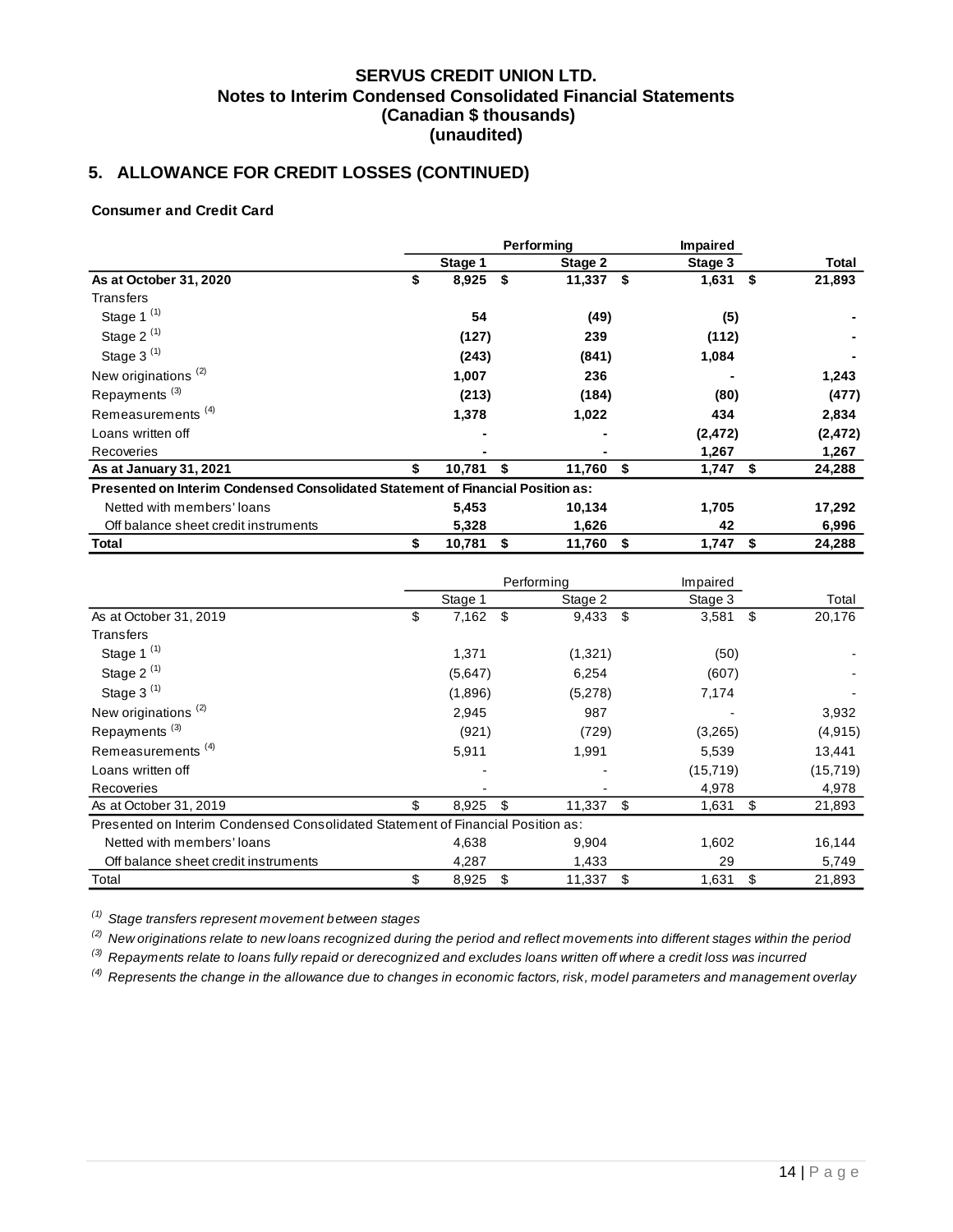## <span id="page-15-0"></span>**6. CREDIT QUALITY OF MEMBERS' LOANS**

The following table presents the gross carrying amount of loans subject to impairment by risk category.

|                             |                      |     | Residential Commercial and Consumer and |    |                    |                  |
|-----------------------------|----------------------|-----|-----------------------------------------|----|--------------------|------------------|
| As at January 31, 2021      | <b>Mortgages</b>     |     | <b>Agriculture</b>                      |    | <b>Credit Card</b> | Total            |
| <b>Risk Categories</b>      |                      |     |                                         |    |                    |                  |
| Very low risk               | \$<br>$3,214,420$ \$ |     | 29,692 \$                               |    | 291,823 \$         | 3,535,935        |
| Low risk                    | 3,659,001            |     | 2,061,065                               |    | 417,978            | 6,138,044        |
| Medium risk                 | 1,106,844            |     | 3,072,845                               |    | 189,886            | 4,369,575        |
| High risk                   | 501,518              |     | 134,107                                 |    | 191,385            | 827,010          |
| Impaired                    | 19,079               |     | 54,518                                  |    | 4,137              | 77,734           |
| <b>Total members' loans</b> | \$<br>8,500,862      | \$  | 5,352,227                               | Ŝ. | 1,095,209          | \$<br>14,948,298 |
|                             |                      |     |                                         |    |                    |                  |
|                             | Residential          |     | Commercial and                          |    | Consumer and       |                  |
| As at October 31, 2020      | Mortgages            |     | Agriculture                             |    | <b>Credit Card</b> | Total            |
| <b>Risk Categories</b>      |                      |     |                                         |    |                    |                  |
| Very low risk               | \$<br>3,206,045      | -\$ | 25,629 \$                               |    | 312,475 \$         | 3,544,149        |
| Low risk                    | 3,600,997            |     | 2,098,574                               |    | 440,835            | 6,140,406        |
| Medium risk                 | 1,148,203            |     | 2,981,280                               |    | 195,509            | 4,324,992        |
| High risk                   | 502,646              |     | 131,664                                 |    | 188,412            | 822,722          |
| Impaired                    | 23,075               |     | 53,031                                  |    | 3,822              | 79,928           |
| Total members' loans        | \$<br>8,480,966      | \$  | 5,290,178                               | \$ | 1,141,053          | \$<br>14,912,197 |

The following table presents the amount of undrawn loan commitments subject to impairment by risk category.

|                                            |    |                  | <b>Residential Commercial and</b> | <b>Consumer and</b> | <b>Loan Commitments</b> |      |           |
|--------------------------------------------|----|------------------|-----------------------------------|---------------------|-------------------------|------|-----------|
| As at January 31, 2021                     |    | <b>Mortgages</b> | <b>Agriculture</b>                | <b>Credit Card</b>  | and Guarantees          |      | Total     |
| <b>Risk Categories</b>                     |    |                  |                                   |                     |                         |      |           |
| Very low risk                              | \$ | 1,031,895 \$     | 109,247 \$                        | 600,417 \$          |                         | - \$ | 1,741,559 |
| Low risk                                   |    | 998,076          | 837,705                           | 318,278             | 43,944                  |      | 2,198,003 |
| Medium risk                                |    | 47,991           | 236,329                           | 62,588              |                         |      | 346,908   |
| High risk                                  |    | 8,450            | 417                               | 110,344             |                         |      | 119,211   |
| Impaired                                   |    | 1,650            | 1,060                             | 961                 |                         |      | 3,671     |
| Total off balance sheet credit instruments | S  | 2,088,062        | \$<br>1,184,758                   | \$<br>1,092,588     | \$<br>43,944            | \$   | 4,409,352 |
|                                            |    |                  |                                   |                     |                         |      |           |
|                                            |    | Residential      | Commercial and                    | Consumer and        | Loan Commitments        |      |           |
| As at October 31, 2020                     |    | Mortgages        | Agriculture                       | <b>Credit Card</b>  | and Guarantees          |      | Total     |
| <b>Risk Categories</b>                     |    |                  |                                   |                     |                         |      |           |
| Very low risk                              | \$ | 1,012,280 \$     | 122,718 \$                        | 597,912 \$          |                         | - \$ | 1,732,910 |
| Low risk                                   |    | 985,866          | 803,924                           | 306,116             | 46,651                  |      | 2,142,557 |
| Medium risk                                |    | 48,904           | 230,836                           | 60,050              |                         |      | 339,790   |
| High risk                                  |    | 7,199            | 564                               | 98,854              |                         |      | 106,617   |
| Impaired                                   |    | 910              | 245                               | 673                 |                         |      | 1,828     |
| Total off balance sheet credit instruments | \$ | 2,055,159        | \$<br>1,158,287                   | \$<br>1,063,605     | \$<br>46,651            | \$   | 4,323,702 |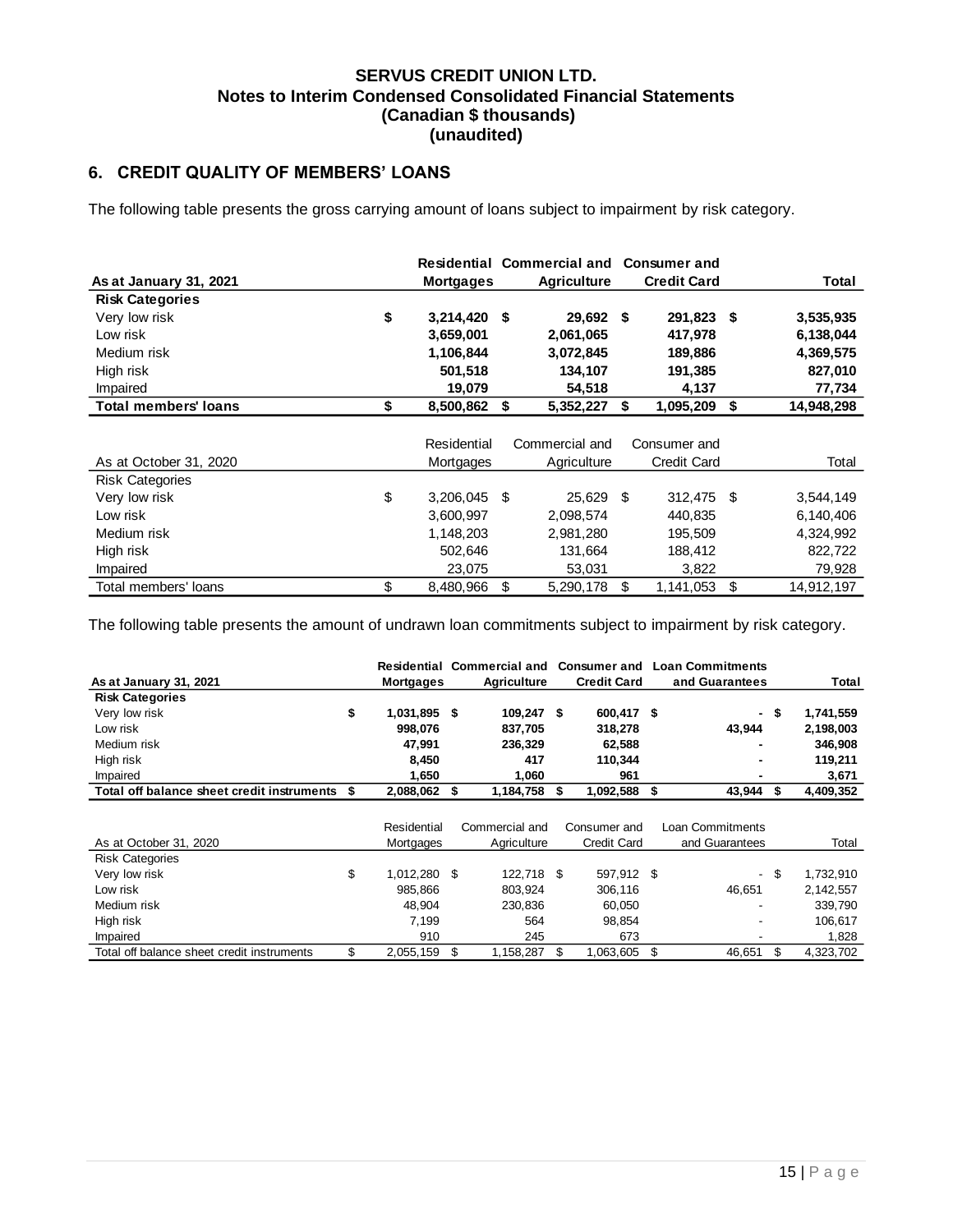## **6. CREDIT QUALITY OF MEMBERS' LOANS (CONTINUED)**

The following table outlines the ranges used for the categorization of risk assessments.

|                                        | <b>Residential</b> |         | Consumer &         |                | <b>Commercial &amp;</b> |                    |              |    |         |
|----------------------------------------|--------------------|---------|--------------------|----------------|-------------------------|--------------------|--------------|----|---------|
|                                        | Mortgage           |         | <b>Credit Card</b> |                | <b>Agriculture</b>      |                    |              |    |         |
|                                        | <b>FICO Score</b>  |         | <b>FICO Score</b>  |                |                         | <b>Risk Rating</b> |              |    |         |
| <b>Risk Assessment</b>                 |                    | Range   |                    | Range          |                         | Range              |              |    |         |
| Very low risk                          |                    | $800 +$ |                    | $800 +$        |                         | 1                  |              |    |         |
| Low risk                               | 681 - 799          |         |                    | 701 - 799      |                         | $2$ and $3$        |              |    |         |
| Medium risk                            | $625 - 680$        |         |                    | $650 - 700$    |                         | 4, 5               |              |    |         |
| High risk/impaired                     | 624 or less        |         | 649 or less        |                | 6,7,8, and 9            |                    |              |    |         |
| Loans Past Due, as at January 31, 2021 | Up to 30 Days      |         | 31 - 59 Days       |                | 60 to 89 Days           |                    | Over 90 Days |    | Total   |
| Stage 1                                |                    |         |                    |                |                         |                    |              |    |         |
| Residential mortgages                  | \$<br>86,909 \$    |         |                    | \$             |                         | \$                 |              | \$ | 86,909  |
| Commercial and agriculture             | 15,729             |         |                    |                |                         |                    |              |    | 15,729  |
| Consumer and credit card               | 17,873             |         |                    |                |                         |                    |              |    | 17,873  |
| Stage 2                                |                    |         |                    |                |                         |                    |              |    |         |
| Residential mortgages                  | 24,937             |         | 35,402             |                | 16,967                  |                    | 11,530       |    | 88,836  |
| Commercial and agriculture             | 10,087             |         | 53,860             |                | 857                     |                    | 37,709       |    | 102,513 |
| Consumer and credit card               | 6,716              |         | 5,443              |                | 1,945                   |                    | 206          |    | 14,310  |
| Stage3                                 |                    |         |                    |                |                         |                    |              |    |         |
| Residential mortgages                  |                    |         |                    |                |                         |                    | 18,771       |    | 18,771  |
| Commercial and agriculture             | 9                  |         | 100                |                | 620                     |                    | 49,570       |    | 50,299  |
| Consumer and credit card               |                    |         |                    |                |                         |                    | 4,055        |    | 4,055   |
| Total                                  | \$<br>162,260      | \$      | 94,805             | \$             | 20,389                  | \$                 | 121,841      | S  | 399,295 |
|                                        |                    |         |                    |                |                         |                    |              |    |         |
| Loans Past Due, as at October 31, 2020 | Up to 30 Days      |         | 31 - 59 Days       |                | 60 to 89 Days           |                    | Over 90 Days |    | Total   |
| Stage 1                                |                    |         |                    |                |                         |                    |              |    |         |
| Residential mortgages                  | \$<br>87,933       | \$      |                    | \$             |                         | \$                 |              | \$ | 87,933  |
| Commercial and agriculture             | 15,698             |         |                    |                |                         |                    |              |    | 15,698  |
| Consumer and credit card               | 17,884             |         |                    |                |                         |                    |              |    | 17,884  |
| Stage 2                                |                    |         |                    |                |                         |                    |              |    |         |
| Residential mortgages                  | 34,333             |         | 26,947             |                | 6,188                   |                    | 7,797        |    | 75,265  |
| Commercial and agriculture             | 1,832              |         | 36,052             |                | 1,730                   |                    | 40,413       |    | 80,027  |
| Consumer and credit card               | 7,495              |         | 5,838              |                | 2,005                   |                    | 486          |    | 15,824  |
| Stage3                                 |                    |         |                    |                |                         |                    |              |    |         |
| Residential mortgages                  |                    |         |                    |                |                         |                    | 22,467       |    | 22,467  |
| Commercial and agriculture             | 19                 |         | 15,190             |                | 182                     |                    | 33,698       |    | 49,089  |
| Consumer and credit card               |                    |         |                    |                |                         |                    | 3,768        |    | 3,768   |
| Total                                  | \$<br>165,194      | \$      | 84,027             | $\mathfrak{S}$ | 10,105                  | \$                 | 108,629      | \$ | 367,955 |

The Credit Union has documented policies and procedures in place for the valuation of financial and non-financial collateral. For impaired loans, an assessment of the collateral is taken into consideration when estimating the net realizable amount of the loans.

The amount and types of collateral required depend on the Credit Union's assessment of members' credit quality and repayment capacity. Non-financial collateral taken by the Credit Union includes vehicles, residential real estate, real estate under development, business assets such as trade receivables, inventory, and property and equipment. The main types of financial collateral taken by the Credit Union include mortgage, cash, negotiable securities and investments. Guarantees are also taken to reduce credit exposure risk.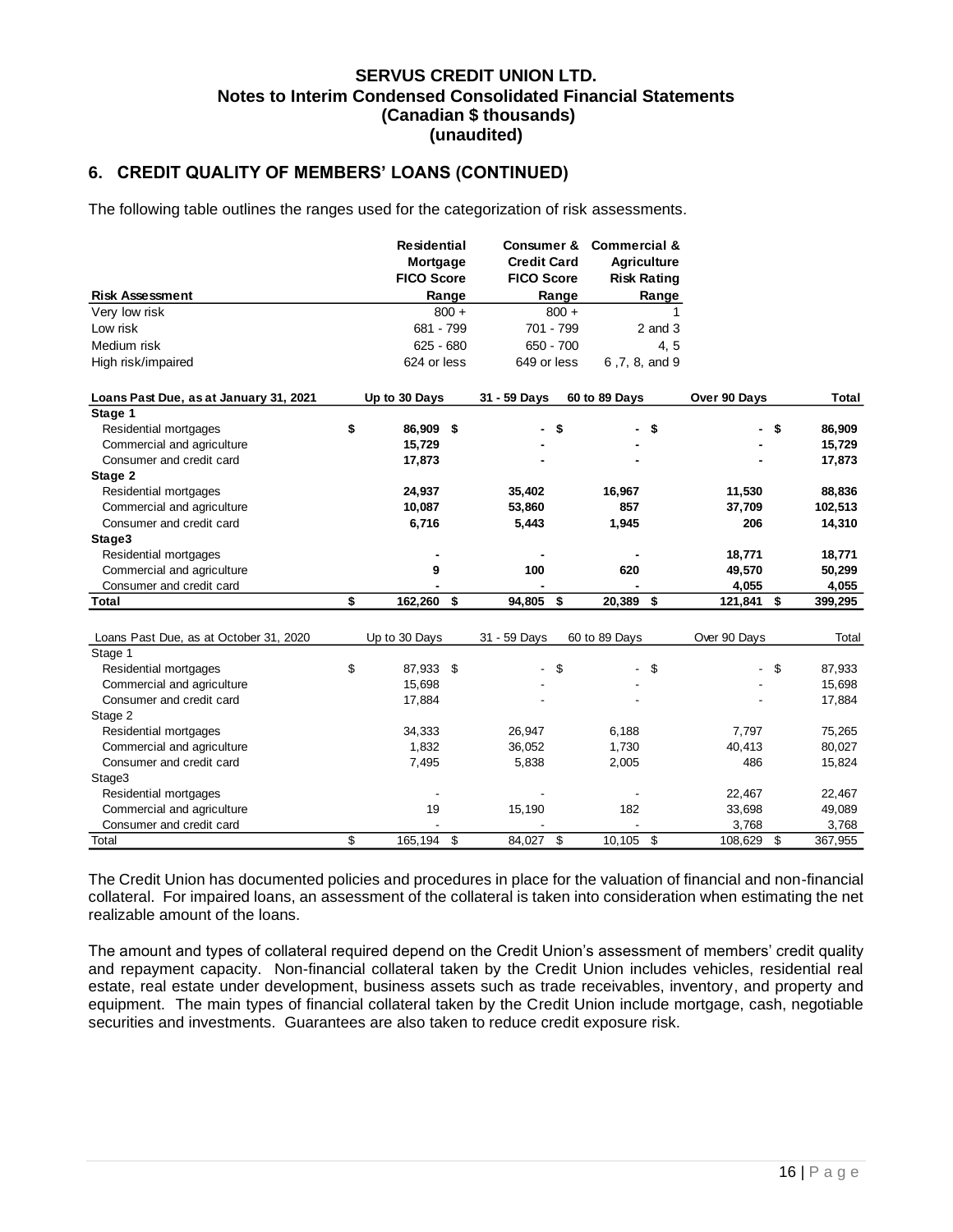# **6. CREDIT QUALITY OF MEMBERS' LOANS (CONTINUED)**

|                             |    | As at      |    | As at      |
|-----------------------------|----|------------|----|------------|
|                             |    | January 31 |    | October 31 |
| <b>Loans by Security</b>    |    | 2021       |    | 2020       |
| Insured loans and mortgages | \$ | 3,026,716  | \$ | 3,013,715  |
| Secured by mortgage         |    | 10,479,342 |    | 10,413,991 |
| Secured by other            |    | 927,448    |    | 954.541    |
| Unsecured loans             |    | 313,669    |    | 319,736    |
| Unsecured mastercard        |    | 201,123    |    | 210,214    |
| <b>Total</b>                | S  | 14,948,298 | £. | 14,912,197 |

# <span id="page-17-0"></span>**7. DERIVATIVE FINANCIAL ASSETS AND LIABILITIES**

|                                                         |    | <b>Equity-linked</b> |      | <b>Interest Rate</b> |   |          |
|---------------------------------------------------------|----|----------------------|------|----------------------|---|----------|
| As at January 31, 2021                                  |    | <b>Options</b>       |      | <b>Swaps</b>         |   | Total    |
| <b>Derivative Financial Assets</b>                      |    |                      |      |                      |   |          |
| Gross financial assets before offsetting                | \$ |                      | - \$ | $4,254$ \$           |   | 4,254    |
| Gross financial liabilities before offsetting           |    |                      |      | (1,573)              |   | (1, 573) |
| Net derivative financial assets presented in the        |    |                      |      |                      |   |          |
| statement of financial position                         |    |                      |      | 2,681                |   | 2,681    |
| Amounts not subject to enforceable netting arrangements |    | 6,209                |      |                      |   | 6,209    |
|                                                         |    |                      |      |                      |   |          |
| Total                                                   | \$ | $6,209$ \$           |      | $2,681$ \$           |   | 8,890    |
| <b>Derivative Financial Liabilities</b>                 |    |                      |      |                      |   |          |
| Gross financial assets before offsetting                | \$ |                      | - \$ | $(7, 418)$ \$        |   | (7, 418) |
| Gross financial liabilities before offsetting           |    |                      |      | 8,123                |   | 8,123    |
| Net derivative financial liabilities presented in the   |    |                      |      |                      |   |          |
| statement of financial position                         |    |                      |      | 705                  |   | 705      |
| Amounts not subject to enforceable netting arrangements |    | 6,114                |      |                      |   | 6,114    |
| Total                                                   | S  | $6,114$ \$           |      | 705                  | S | 6,819    |

|                                                         | Equity-linked    |      | Interest Rate |    |          |
|---------------------------------------------------------|------------------|------|---------------|----|----------|
| As at October 31, 2020                                  | Options          |      | Swaps         |    | Total    |
| Derivative Financial Assets                             |                  |      |               |    |          |
| Gross financial assets before offsetting                | \$<br>$\sim$     | \$   | 14,737        | -S | 14,737   |
| Gross financial liabilities before offsetting           |                  |      | (6,060)       |    | (6,060)  |
| Net derivative financial assets presented in the        |                  |      |               |    |          |
| statement of financial position                         |                  |      | 8,677         |    | 8,677    |
| Amounts not subject to enforceable netting arrangements | 4,353            |      |               |    | 4,353    |
|                                                         |                  |      |               |    |          |
| Total                                                   | \$<br>$4,353$ \$ |      | 8,677         | S  | 13,030   |
| Derivative Financial Liabilities                        |                  |      |               |    |          |
| Gross financial assets before offsetting                | \$               | - \$ | $(7,406)$ \$  |    | (7, 406) |
| Gross financial liabilities before offsetting           |                  |      | 7,808         |    | 7,808    |
| Net derivative financial liabilities presented in the   |                  |      |               |    |          |
| statement of financial position                         |                  |      | 402           |    | 402      |
| Amounts not subject to enforceable netting arrangements | 4,271            |      |               |    | 4,271    |
| Total                                                   | 4,271            | S    | 402           | S  | 4,673    |
|                                                         |                  |      |               |    |          |

**Burning Communication**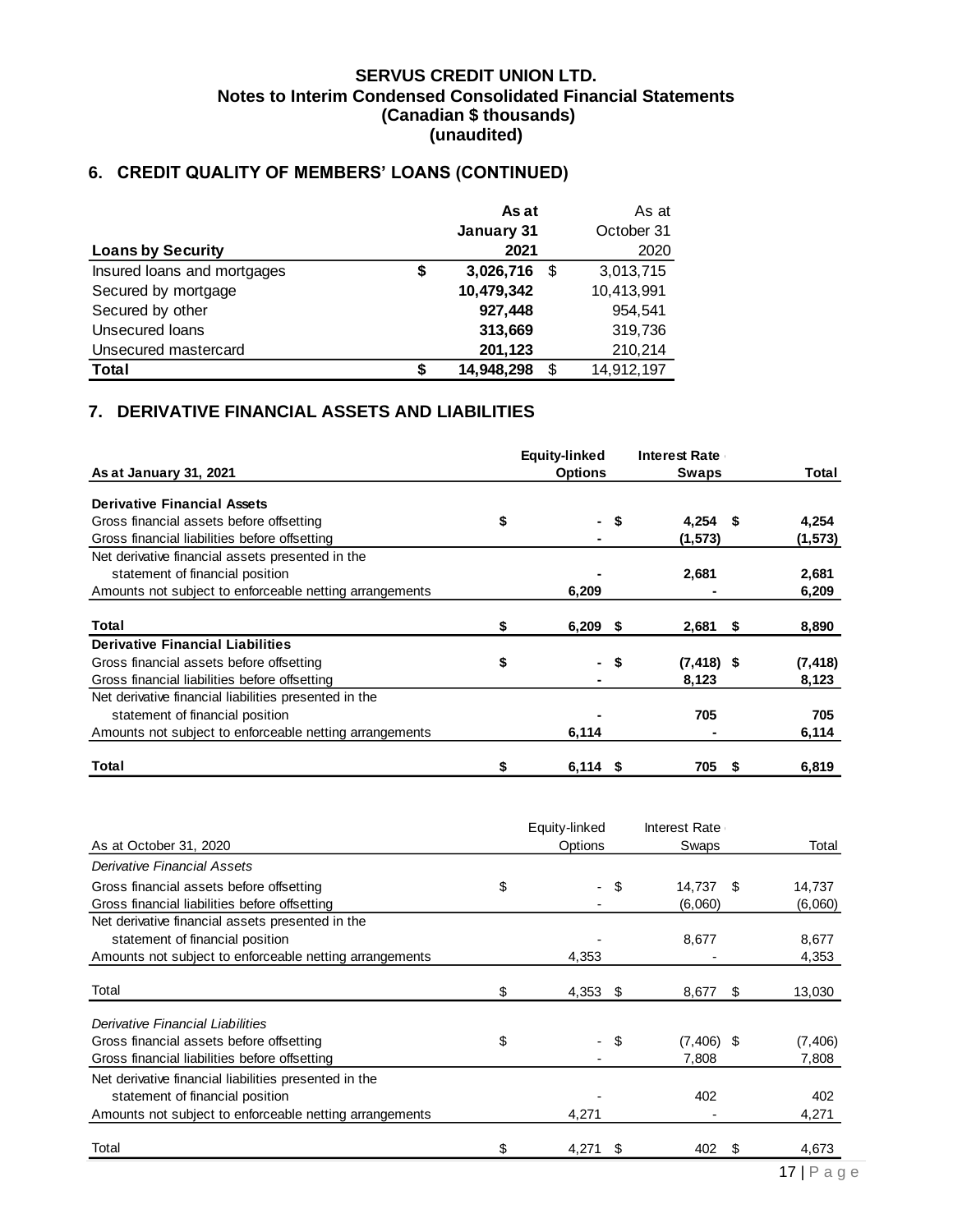### **7. DERIVATIVE FINANCIAL ASSETS AND LIABILITIES (CONTINUED)**

The notional amounts of derivative financial instrument contracts maturing at various times are:

|                             |               |   |               |      |         |   | As at      |   | As at      |  |
|-----------------------------|---------------|---|---------------|------|---------|---|------------|---|------------|--|
|                             | 1 to $3$      |   | 3 to 12       |      | 1 to 5  |   | January 31 |   | October 31 |  |
|                             | <b>Months</b> |   | <b>Months</b> |      | Years   |   | 2021       |   | 2020       |  |
|                             |               |   |               |      |         |   |            |   |            |  |
| Interest rate swaps         |               |   |               |      |         |   |            |   |            |  |
| receive fixed, pay floating | 200,000       | S |               | - \$ | 850,000 | S | 1,050,000  | S | 1,850,000  |  |
| Equity-linked options       | 21.210        |   | 3.800         |      | 27,850  |   | 52,860     |   | 46,025     |  |
| Total                       | 221.210       | S | 3,800         |      | 877,850 |   | 1,102,860  | S | .896.025   |  |

### **Equity-linked Options**

Equity-linked options are used to fix costs on term deposit products that pay a return to the deposit holder based on the change in equity market indices. The embedded derivative in the term deposit product and the option derivative are marked to market through interest income investments and have similar principal values and maturity dates. The fair value of the equity-linked derivative contract is separately presented as part of derivative instrument assets.

### **Interest Rate Swaps**

Interest rate swaps are agreements where two counterparties exchange a series of interest payments based on different interest rates applied to a notional amount.

Due to the fluctuations in interest rates, the fair value of interest rate swaps for the Credit Union may be presented as an asset or liability on the interim condensed consolidated statement of financial position.

### <span id="page-18-0"></span>**8. FAIR VALUE OF FINANCIAL INSTRUMENTS**

The amounts set out in the table below represent the carrying amounts and fair values of the Credit Union's financial instruments using the valuations and assumptions described below. The amounts do not include the fair values of items that are not considered financial assets, such as property and equipment and investment in associate.

|                                                  |             |    |                       |                   |                   | <b>Fair Value</b> |
|--------------------------------------------------|-------------|----|-----------------------|-------------------|-------------------|-------------------|
| As at January 31, 2021                           | <b>Note</b> |    | <b>Carrying Value</b> | <b>Fair Value</b> | <b>Difference</b> |                   |
| <b>Financial Instrument Assets</b>               |             |    |                       |                   |                   |                   |
| Cash and cash equivalents                        | a           | \$ | 299,483               | S                 | 299,483 \$        |                   |
| Interest bearing deposits with financial         |             |    |                       |                   |                   |                   |
| institutions                                     | c,e         |    | 1,557,622             |                   | 1,557,914         | 292               |
| Assets at fair value through profit or loss      | d           |    | 9,165                 |                   | 9,165             |                   |
| Members' loans                                   | b,c,e       |    | 14,880,195            |                   | 15,065,158        | 184,963           |
| Other                                            | a           |    | 9,926                 |                   | 9,926             |                   |
| <b>Total financial instrument assets</b>         |             |    | 16,756,391            |                   | 16,941,646        | 185,255           |
| <b>Financial Instrument Liabilities</b>          |             |    |                       |                   |                   |                   |
| Members' deposits                                | b,c         |    | 14,058,469            |                   | 14,096,046        | (37, 577)         |
| Liabilities at fair value through profit or loss | d           |    | 6,819                 |                   | 6,819             |                   |
| <b>Borrowings</b>                                | b           |    | 200,000               |                   | 200,000           |                   |
| Securitization liabilities                       | c           |    | 1,053,106             |                   | 1,097,974         | (44, 868)         |
| Payables and other financial liabilities         | a           |    | 165,626               |                   | 165,626           |                   |
| <b>Total financial instrument liabilities</b>    |             | \$ | 15,484,020            | \$                | 15,566,465        | \$<br>(82, 445)   |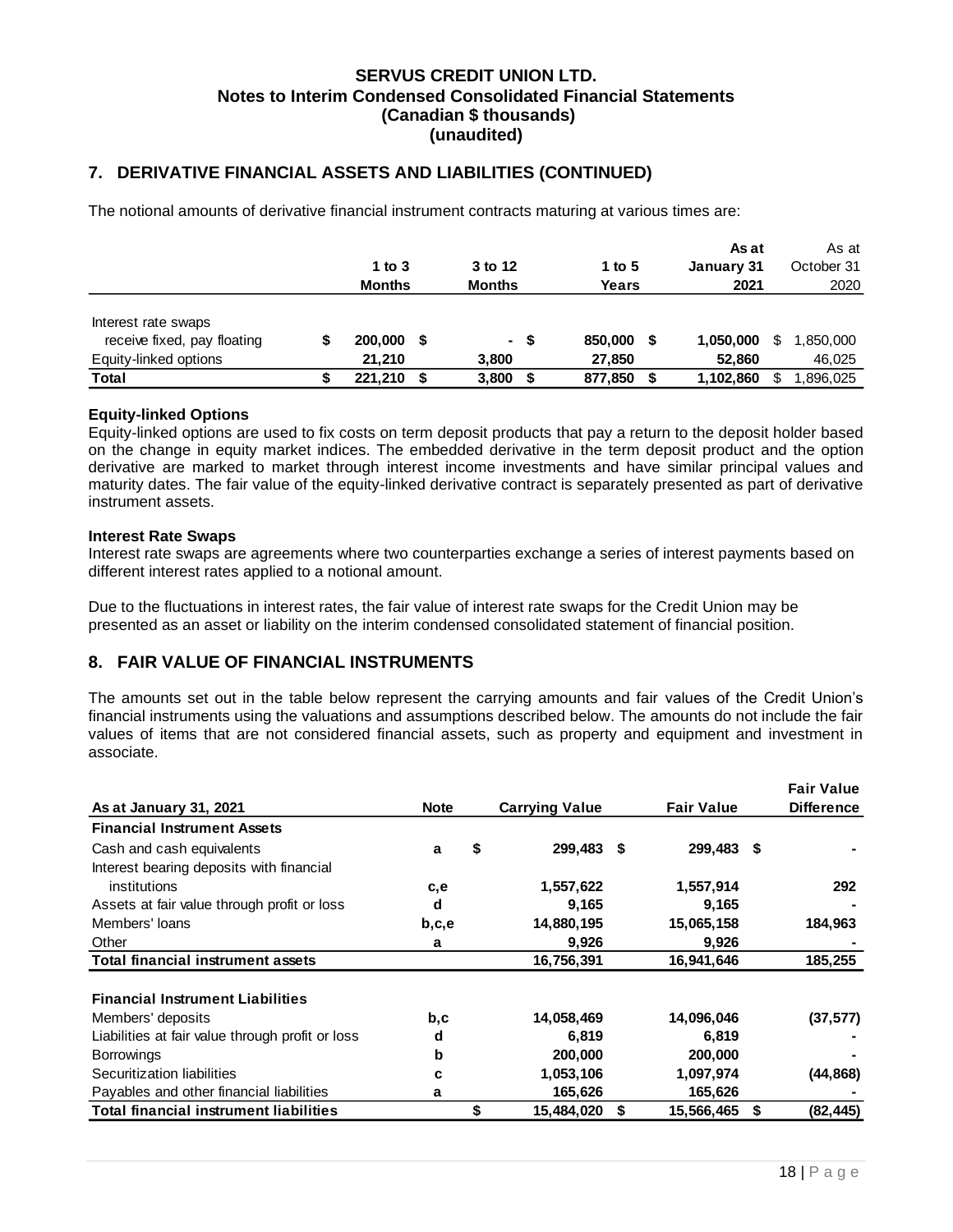# **8. FAIR VALUE OF FINANCIAL INSTRUMENTS (CONTINUED)**

|                                                  |       |                  |      |            |   | Fair Value        |
|--------------------------------------------------|-------|------------------|------|------------|---|-------------------|
| As at October 31, 2020                           | Note  | Carrying Value   |      | Fair Value |   | <b>Difference</b> |
| <b>Financial Instrument Assets</b>               |       |                  |      |            |   |                   |
| Cash and cash equivalents                        | a     | \$<br>188,954    | - \$ | 188,954 \$ |   |                   |
| Interest bearing deposits with financial         |       |                  |      |            |   |                   |
| institutions                                     | c,e   | 1,627,109        |      | 1,627,525  |   | 416               |
| Assets at fair value through profit or loss      | d     | 13,300           |      | 13,300     |   |                   |
| Members' loans                                   | b,c,e | 14,845,263       |      | 15,030,156 |   | 184,893           |
| Other                                            | a     | 8,134            |      | 8,134      |   |                   |
| Total financial instrument assets                |       | 16,682,760       |      | 16,868,069 |   | 185,309           |
|                                                  |       |                  |      |            |   |                   |
| <b>Financial Instrument Liabilities</b>          |       |                  |      |            |   |                   |
| Members' deposits                                | b,c   | 13,856,560       |      | 13,905,470 |   | (48, 910)         |
| Liabilities at fair value through profit or loss | d     | 4,673            |      | 4,673      |   |                   |
| <b>Borrowings</b>                                | b     | 200,000          |      | 200,000    |   |                   |
| Securitization liabilities                       | C     | 1,148,433        |      | 1,190,374  |   | (41, 941)         |
| Payables and other financial liabilities         | a     | 222,289          |      | 222,289    |   |                   |
| Total financial instrument liabilities           |       | \$<br>15,431,955 | S    | 15,522,806 | S | (90, 851)         |

(a) The fair values of cash, other financial assets and other liabilities are assumed to approximate book values, due to their short-term nature.

(b) The estimated fair values of floating rate member loans, member deposits and borrowings are assumed to equal their book values since the interest rates automatically reprice to market.

(c) The estimated fair values of interest-bearing deposits with financial institutions, fixed-rate member loans, fixed-rate member deposits and securitization liabilities are determined by discounting the expected future cash flows of these loans and deposits based on yield curves of financial assets and liabilities with similar terms and credit risks.

(d) The fair values of derivative financial instruments are calculated based on valuation techniques using inputs reflecting market conditions at a specific point in time and may not be reflective of future fair values. (e) Allowances use forward-looking information in the calculation of ECL.